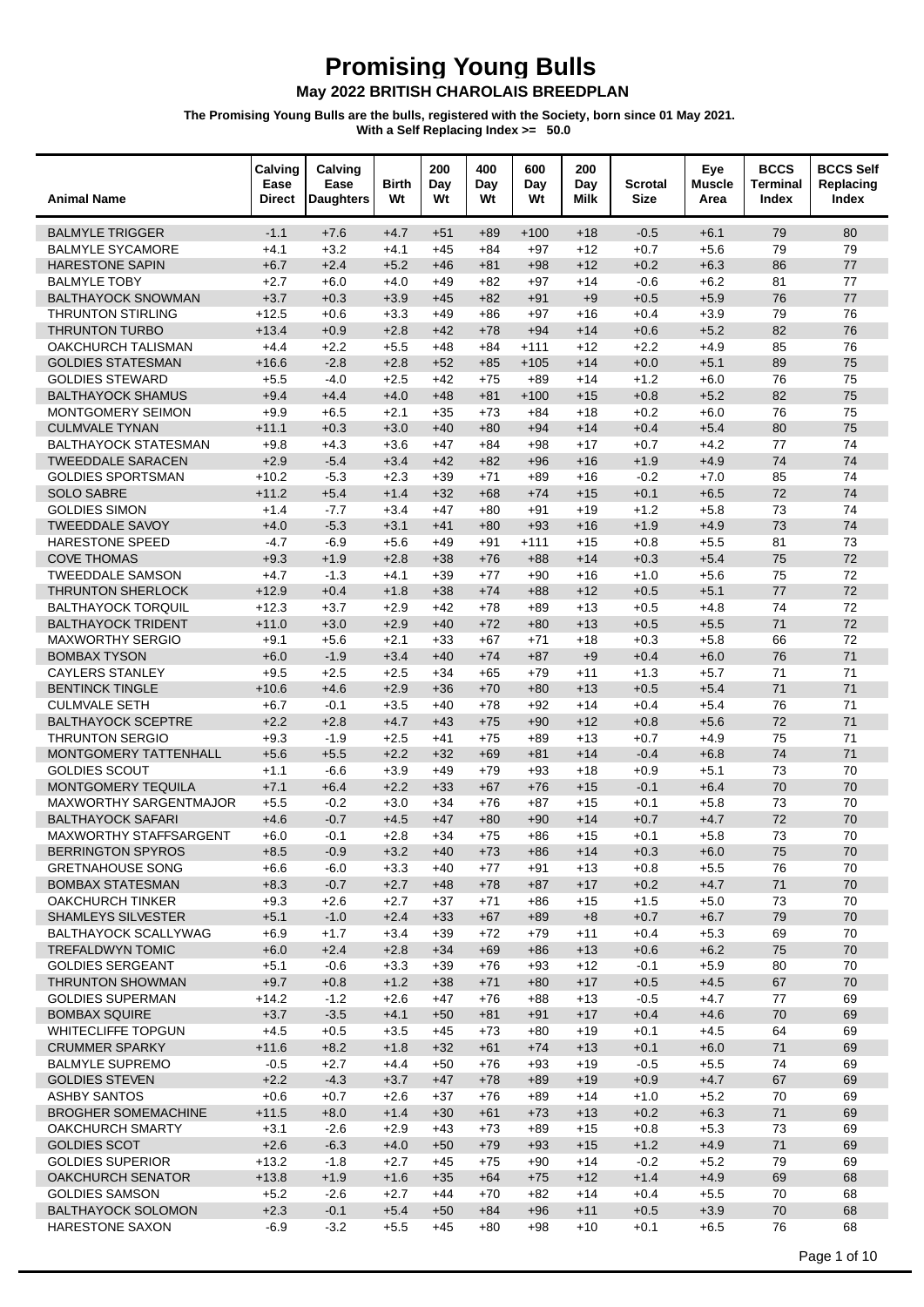| <b>Animal Name</b>                                  | Calving<br>Ease<br>Direct | Calving<br>Ease<br><b>Daughters</b> | <b>Birth</b><br>Wt | 200<br>Day<br>Wt | 400<br>Day<br>Wt | 600<br>Day<br>Wt | 200<br>Day<br>Milk | <b>Scrotal</b><br><b>Size</b> | Eye<br><b>Muscle</b><br>Area | <b>BCCS</b><br><b>Terminal</b><br>Index | <b>BCCS Self</b><br>Replacing<br>Index |
|-----------------------------------------------------|---------------------------|-------------------------------------|--------------------|------------------|------------------|------------------|--------------------|-------------------------------|------------------------------|-----------------------------------------|----------------------------------------|
| <b>BALTHAYOCK SAMSON</b>                            | $+10.9$                   | $+2.2$                              | $+3.8$             | $+44$            | $+73$            | $+90$            | $+14$              | $+1.1$                        | $+4.3$                       | 75                                      | 68                                     |
| <b>BEANHILL SOLOMAN</b>                             | $+13.9$                   | $+11.6$                             | $+0.0$             | $+26$            | $+53$            | $+57$            | $+16$              | $+0.3$                        | $+5.9$                       | 59                                      | 68                                     |
| <b>BALMYLE SHOGUN</b>                               | $+3.2$                    | $+1.9$                              | $+3.6$             | $+38$            | $+64$            | $+75$            | $+10$              | $+0.9$                        | $+6.0$                       | 66                                      | 68                                     |
| <b>TWEEDDALE SMARTDRIVE</b>                         | $+2.3$                    | $-5.0$                              | $+1.9$             | $+36$            | $+71$            | $+84$            | $+12$              | $+1.3$                        | $+5.5$                       | 68                                      | 68                                     |
| <b>HARESTONE SPUD</b>                               | $+13.3$                   | $-1.4$                              | $+0.4$             | $+31$            | $+67$            | $+72$            | $+12$              | $-0.1$                        | $+5.6$                       | 69                                      | 68                                     |
| <b>OAKCHURCH SMOKY</b>                              | $+2.0$                    | $-2.8$                              | $+3.4$             | $+45$            | $+74$            | $+92$            | $+15$              | $+0.9$                        | $+5.3$                       | 75                                      | 68                                     |
| <b>HARESTONE STAMPER</b><br><b>CULMVALE SHEAMUS</b> | $-2.6$                    | $-3.9$                              | $+5.4$             | $+48$            | $+83$            | $+109$           | $+15$              | $+0.5$                        | $+5.0$                       | 80                                      | 68                                     |
| <b>LOURIE SPARTACUS</b>                             | $+10.5$<br>$+5.1$         | $+2.3$<br>$+1.5$                    | $+2.0$<br>$+3.3$   | $+34$<br>$+38$   | $+66$<br>$+74$   | $+71$<br>$+90$   | $+15$<br>$+12$     | $+0.3$<br>$+1.2$              | $+5.1$<br>$+5.4$             | 64<br>73                                | 68<br>68                               |
| <b>CULMVALE SUFFERN</b>                             | $+11.4$                   | $+8.8$                              | $+1.3$             | $+32$            | $+61$            | $+71$            | $+17$              | $+0.3$                        | $+5.8$                       | 67                                      | 68                                     |
| <b>THRUNTON STARMAN</b>                             | $+11.7$                   | $-3.3$                              | $+1.5$             | $+35$            | $+64$            | $+74$            | $+12$              | $+0.7$                        | $+5.2$                       | 67                                      | 68                                     |
| <b>BALTHAYOCK SARACEN</b>                           | $+4.3$                    | $+4.0$                              | $+4.2$             | $+44$            | $+76$            | +83              | $+9$               | $+0.3$                        | $+4.8$                       | 69                                      | 68                                     |
| <b>GOLDIES STIRLING</b>                             | $+7.3$                    | $-1.7$                              | $+2.0$             | $+32$            | $+68$            | $+83$            | $+15$              | $+0.6$                        | $+5.3$                       | 71                                      | 67                                     |
| <b>BALTHAYOCK THANE</b>                             | $+11.5$                   | $+2.3$                              | $+3.4$             | $+41$            | $+70$            | $+87$            | $+14$              | $+1.1$                        | $+4.3$                       | 73                                      | 67                                     |
| <b>CULMVALE TEVAN</b>                               | $+11.1$                   | $+5.9$                              | $+2.0$             | $+34$            | $+68$            | $+78$            | $+15$              | $+0.3$                        | $+5.2$                       | 69                                      | 67                                     |
| <b>INNISRUSH SUPERMAN</b>                           | $+13.4$                   | $+3.7$                              | $+1.7$             | $+37$            | $+60$            | $+73$            | $+11$              | $+0.3$                        | $+5.9$                       | 71                                      | 67                                     |
| <b>TWEEDDALE SELFRIDGE</b>                          | $-3.2$                    | $+4.1$                              | $+3.2$             | $+39$            | $+70$            | $+87$            | $+16$              | $+1.0$                        | $+5.2$                       | 66                                      | 67                                     |
| RAVENSWORTH TALISMAN                                | $+6.5$                    | $-3.2$                              | $+2.6$             | $+41$            | $+77$            | $+89$            | $+15$              | $-0.1$                        | $+4.7$                       | 73                                      | 67                                     |
| <b>MOELFRE SIANCO</b>                               | $+6.5$                    | $+0.3$                              | $+3.6$             | $+43$            | $+78$            | $+89$            | $+14$              | $-0.3$                        | $+4.5$                       | 74                                      | 67                                     |
| HARESTONE SULLIVAN<br><b>HARESTONE TUDORLEE</b>     | $-1.4$<br>$-1.5$          | $-0.4$<br>$-1.0$                    | $+3.5$<br>$+3.9$   | $+38$<br>$+38$   | $+73$<br>$+72$   | $+91$<br>$+89$   | $+15$<br>$+13$     | $+0.5$<br>$+0.2$              | $+5.7$<br>$+6.3$             | 73<br>75                                | 67<br>67                               |
| <b>BALMYLE THUNDER</b>                              | $+2.5$                    | $+7.1$                              | $+2.8$             | $+42$            | $+67$            | $+74$            | $+14$              | $-0.6$                        | $+5.4$                       | 65                                      | 67                                     |
| <b>TWEEDDALE SALVADOR</b>                           | $-3.2$                    | $+4.1$                              | $+3.2$             | $+39$            | $+70$            | $+87$            | $+16$              | $+1.0$                        | $+5.2$                       | 66                                      | 67                                     |
| <b>WHITECLIFFE SOUL</b>                             | $+10.7$                   | $+1.3$                              | $+1.8$             | $+34$            | $+65$            | $+87$            | $+6$               | $+0.8$                        | $+5.8$                       | 78                                      | 66                                     |
| <b>TREFALDWYN TROOPER</b>                           | $+5.3$                    | $-2.0$                              | $+2.8$             | $+35$            | $+70$            | $+85$            | $+16$              | $+0.5$                        | $+5.5$                       | 71                                      | 66                                     |
| <b>THRUNTON STORM</b>                               | $+4.0$                    | $-2.7$                              | $+2.6$             | $+36$            | $+70$            | $+83$            | $+10$              | $+0.5$                        | $+5.2$                       | 69                                      | 66                                     |
| <b>WHITECLIFFE STALLONE</b>                         | $+7.6$                    | $+3.2$                              | $+2.2$             | $+39$            | $+67$            | $+79$            | $+12$              | $+0.2$                        | $+5.5$                       | 70                                      | 66                                     |
| <b>GRETNAHOUSE SUMO</b>                             | $+18.0$                   | $+0.9$                              | $+3.0$             | $+43$            | $+74$            | $+81$            | $+10$              | $+0.0$                        | $+3.4$                       | 70                                      | 66                                     |
| MONTGOMERY TARW                                     | $+6.1$                    | $+6.3$                              | $+2.9$             | $+35$            | $+67$            | $+76$            | $+14$              | $-0.2$                        | $+5.5$                       | 67                                      | 66                                     |
| MONTGOMERY STAN                                     | $+10.1$                   | $+7.6$                              | $+2.0$             | $+30$            | $+62$            | $+75$            | $+15$              | $+0.3$                        | $+5.7$                       | 69                                      | 66                                     |
| <b>BALTHAYOCK SIDEKICK</b><br><b>FORSIE STORM</b>   | $+4.8$<br>$+5.6$          | $+6.0$<br>$-4.2$                    | $+3.2$<br>$+3.7$   | $+40$<br>$+38$   | $+64$<br>$+71$   | $+79$<br>+85     | $+11$<br>$+10$     | $+1.2$<br>$-0.2$              | $+4.9$<br>$+6.4$             | 67<br>77                                | 66<br>66                               |
| <b>CHUNAL TORPEDO</b>                               | $+8.0$                    | $-0.8$                              | $+0.9$             | $+32$            | $+59$            | $+69$            | $+13$              | $+0.4$                        | $+5.8$                       | 66                                      | 65                                     |
| <b>FORSIE SUNNY</b>                                 | $+5.7$                    | $-3.2$                              | $+3.3$             | $+37$            | $+68$            | $+80$            | $+9$               | $-0.2$                        | $+6.1$                       | 73                                      | 65                                     |
| <b>MONTGOMERY THUNDER</b>                           | $+5.9$                    | $+7.4$                              | $+2.6$             | $+33$            | $+67$            | $+76$            | $+18$              | $+0.0$                        | $+5.3$                       | 65                                      | 65                                     |
| <b>CLEADEN THUNDER</b>                              | $+14.0$                   | $+0.0$                              | $+2.2$             | $+29$            | $+64$            | $+73$            | $+9$               | $+0.7$                        | $+5.0$                       | 68                                      | 65                                     |
| <b>MOELFRE STRAB</b>                                | $+6.7$                    | $-1.2$                              | $+4.0$             | $+40$            | $+76$            | $+88$            | $+11$              | $+0.4$                        | $+4.6$                       | 73                                      | 65                                     |
| <b>GOLDIES SHANE</b>                                | $+3.3$                    | $-3.8$                              | $+2.8$             | $+39$            | $+72$            | $+82$            | $+12$              | $+1.3$                        | $+4.8$                       | 65                                      | 65                                     |
| MONTGOMERY TUDUR                                    | $+10.1$                   | $+6.0$                              | $+1.1$             | $+26$            | $+62$            | $+68$            | $+14$              | $-0.1$                        | $+6.0$                       | 65                                      | 65                                     |
| <b>SANDELFORD THOR</b>                              | $+11.2$                   | $+0.6$                              | $+2.3$             | $+34$            | +67              | $+76$            | $+12$              | $+0.0$                        | $+5.0$                       | 68                                      | 65                                     |
| <b>BALTHAYOCK SENTINEL</b>                          | $+3.1$                    | $-1.3$                              | $+3.0$             | $+42$            | $+70$            | $+76$            | $+11$              | $+0.8$                        | $+4.5$                       | 62                                      | 65                                     |
| <b>CHESHAM SUPERIOR</b><br>HARESTONE SUGARDADDY     | $+9.6$<br>$-2.3$          | $+2.0$<br>$-1.7$                    | $+2.6$<br>$+3.4$   | $+35$<br>$+39$   | $+69$<br>$+75$   | $+81$<br>$+87$   | $+11$<br>$+15$     | $+0.7$<br>$+0.3$              | $+4.3$<br>$+5.5$             | 68<br>68                                | 65<br>65                               |
| <b>THRUNTON SUPREME</b>                             | $+5.7$                    | $+0.9$                              | $+2.1$             | $+33$            | +64              | $+77$            | $+11$              | $+0.8$                        | $+5.2$                       | 65                                      | 65                                     |
| <b>BALTHAYOCK SHERIFF</b>                           | $+16.5$                   | $+1.2$                              | $+1.8$             | $+40$            | $+71$            | $+86$            | $+14$              | $+0.6$                        | $+3.9$                       | 71                                      | 65                                     |
| HARESTONE SANDIEGO                                  | $+4.4$                    | $-4.5$                              | $+2.2$             | $+35$            | $+71$            | $+85$            | $+8$               | $+0.3$                        | $+5.5$                       | 73                                      | 65                                     |
| <b>GRETNAHOUSE SCULPTURE</b>                        | $+15.5$                   | $-0.7$                              | $+3.5$             | $+49$            | $+79$            | $+84$            | $+9$               | $-0.3$                        | $+3.1$                       | 69                                      | 65                                     |
| <b>MAXWORTHY SAINT</b>                              | $+7.5$                    | $+5.6$                              | $+2.5$             | $+32$            | +66              | $+72$            | $+15$              | $+0.4$                        | $+4.9$                       | 63                                      | 65                                     |
| STRANAGONE STATEOFTHEART                            | $+16.7$                   | $+3.1$                              | $+0.3$             | $+34$            | $+59$            | $+68$            | $+13$              | $+0.1$                        | $+5.1$                       | 67                                      | 65                                     |
| <b>FORSIE SHERIFF</b>                               | $+5.9$                    | $-1.0$                              | $+2.4$             | $+33$            | $+62$            | $+70$            | $+10$              | $-0.5$                        | $+6.7$                       | 70                                      | 65                                     |
| <b>BALTHAYOCK SEXTUS</b>                            | $+4.3$                    | $+1.2$                              | $+3.9$             | $+41$            | $+74$            | $+84$            | $+15$              | $+0.7$                        | $+4.0$                       | 64                                      | 65                                     |
| <b>VEXOUR SANTA</b>                                 | $-1.8$                    | $+2.2$                              | $+4.1$             | $+43$            | $+70$            | $+86$            | $+16$              | $+0.3$                        | $+5.5$                       | 67                                      | 65                                     |
| <b>INNISRUSH SEBASTIAN</b>                          | $+12.3$                   | $+9.7$                              | $+1.4$             | $+30$            | $+53$            | $+57$            | $+10$              | $+0.1$                        | $+6.1$                       | 61                                      | 65                                     |
| <b>BALTHAYOCK SALTIRE</b><br><b>DRUMBUIE TACO</b>   | $+2.1$<br>$+9.1$          | $+1.4$<br>$-2.2$                    | $+4.6$<br>$+2.9$   | $+44$<br>$+34$   | $+73$<br>$+70$   | $+87$<br>$+79$   | $+13$<br>$+11$     | $+0.5$<br>$+1.4$              | $+4.7$<br>$+4.1$             | 69<br>66                                | 65<br>65                               |
| <b>VEXOUR SALVADOR</b>                              | $-2.7$                    | $+2.1$                              | $+3.9$             | $+41$            | $+70$            | $+86$            | $+11$              | $+0.2$                        | $+5.9$                       | 67                                      | 64                                     |
| <b>MAWSTONE SATURN</b>                              | $+0.8$                    | $-6.7$                              | $+2.3$             | $+31$            | $+64$            | $+72$            | $+14$              | $+0.3$                        | $+6.1$                       | 65                                      | 64                                     |
| <b>WALDENCOURT TYSON</b>                            | $+9.6$                    | $+1.0$                              | $+2.5$             | $+36$            | $+62$            | $+77$            | $+12$              | $+0.5$                        | $+5.3$                       | 69                                      | 64                                     |
| <b>BALTHAYOCK SERAPHIM</b>                          | $+3.2$                    | $-0.2$                              | $+5.2$             | $+47$            | $+79$            | $+93$            | $+12$              | $+0.5$                        | $+3.8$                       | 69                                      | 64                                     |
| <b>RICNICK SHERLOCK</b>                             | $+3.1$                    | $-3.5$                              | $+3.0$             | $+35$            | $+70$            | +81              | $+9$               | $-0.1$                        | $+5.8$                       | 68                                      | 64                                     |
| HARESTONE SILVERDOLLAR                              | $-2.3$                    | $+2.4$                              | $+3.8$             | $+39$            | $+69$            | $+86$            | $+12$              | $+0.0$                        | $+6.2$                       | 72                                      | 64                                     |
| <b>THRUNTON SPARTICUS</b>                           | $+14.0$                   | $-0.7$                              | $+2.8$             | $+39$            | $+72$            | $+84$            | $+12$              | $+0.6$                        | $+3.6$                       | 70                                      | 64                                     |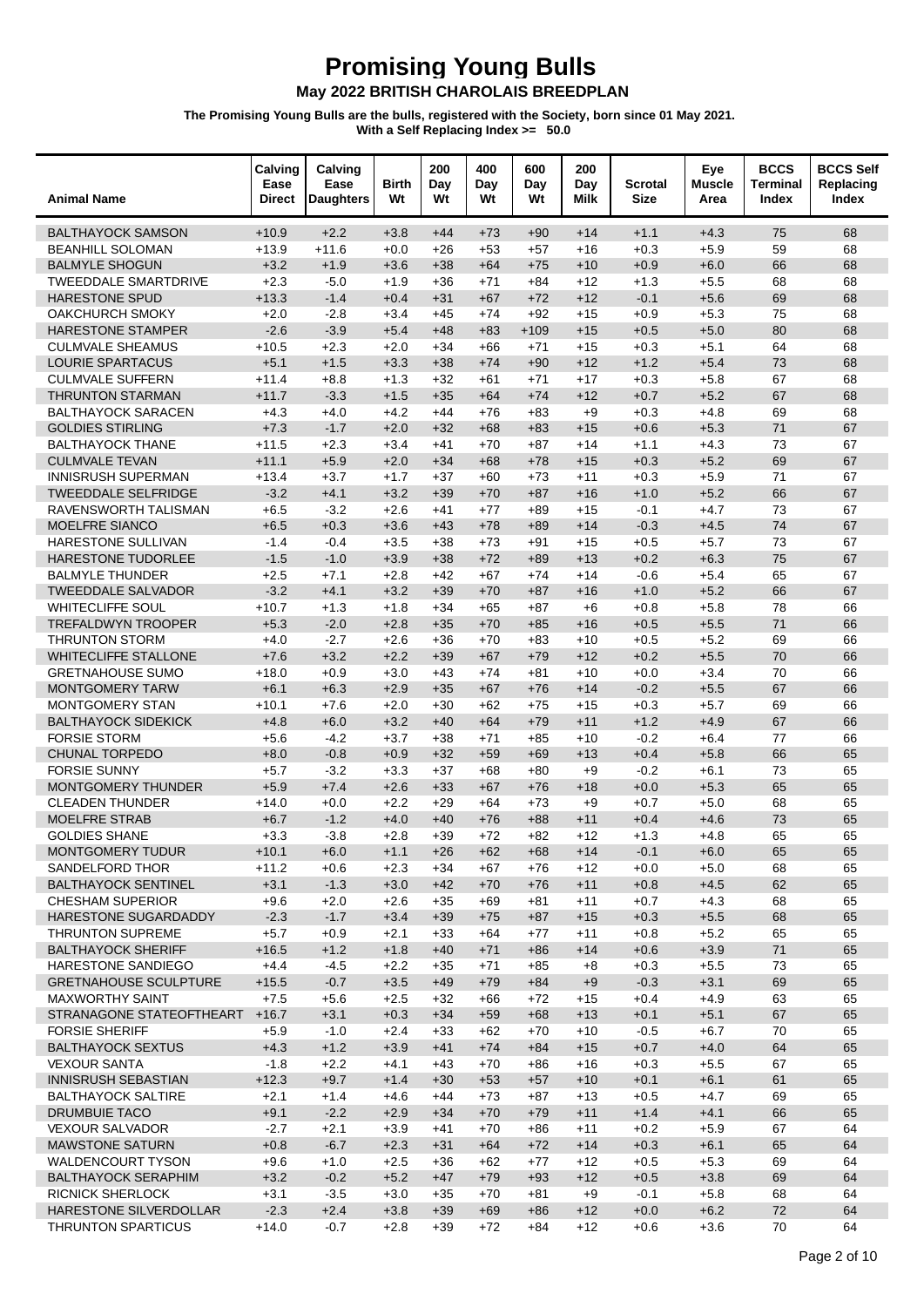### May 2022 BRITISH CHAROLAIS BREEDPLAN

| <b>Animal Name</b>                              | Calving<br>Ease<br><b>Direct</b> | Calving<br>Ease<br><b>Daughters</b> | <b>Birth</b><br>Wt | 200<br>Day<br>Wt | 400<br>Day<br>Wt | 600<br>Day<br>Wt | 200<br>Day<br>Milk | Scrotal<br><b>Size</b> | Eye<br><b>Muscle</b><br>Area | <b>BCCS</b><br><b>Terminal</b><br>Index | <b>BCCS Self</b><br>Replacing<br>Index |
|-------------------------------------------------|----------------------------------|-------------------------------------|--------------------|------------------|------------------|------------------|--------------------|------------------------|------------------------------|-----------------------------------------|----------------------------------------|
| <b>MOELFRE SHADRACH</b>                         | $+7.3$                           | $-2.0$                              | $+4.1$             | $+44$            | $+80$            | $+85$            | $+12$              | $+0.2$                 | $+3.1$                       | 66                                      | 64                                     |
| <b>GRETNAHOUSE SNOWMAN</b>                      | $+17.6$                          | $+0.4$                              | $+2.7$             | $+40$            | $+70$            | $+80$            | $+13$              | $+0.6$                 | $+4.1$                       | 69                                      | 64                                     |
| <b>CHESHAM TRIDENT</b>                          | $+8.7$                           | $+6.6$                              | $+2.2$             | $+31$            | $+67$            | $+72$            | $+12$              | $+0.2$                 | $+4.6$                       | 62                                      | 64                                     |
| HARESTONE TRUEMAN                               | $+4.4$                           | $-8.6$                              | $+4.5$             | $+42$            | $+75$            | $+93$            | $+18$              | $+0.3$                 | $+4.7$                       | 75                                      | 64                                     |
| <b>GRETNAHOUSE THEROCK</b>                      | $+12.3$                          | $+1.0$                              | $+3.7$             | $+41$            | $+69$            | $+83$            | $+13$              | $+0.9$                 | $+4.3$                       | 70                                      | 64                                     |
| <b>CHUNAL SALTIRE</b>                           | $+0.8$                           | $+4.3$                              | $+3.7$             | $+46$            | $+75$            | $+86$            | $+16$              | $-0.7$                 | $+4.6$                       | 67                                      | 64                                     |
| MONTGOMERY STEFFAN                              | $+6.7$                           | $+7.4$                              | $+1.8$             | $+26$            | $+59$            | $+64$            | $+14$              | $-0.1$                 | $+5.8$                       | 61                                      | 64                                     |
| <b>COVE TOMAHAWK</b>                            | $+2.1$                           | $+1.6$                              | $+3.9$             | $+37$            | $+73$            | $+87$            | $+14$              | $+0.6$                 | $+4.2$                       | 67                                      | 64                                     |
| SHAMLEYS SHERLOCK                               | $-3.7$                           | $-1.0$                              | $+2.1$             | $+32$            | $+60$            | $+74$            | $+8$               | $+0.7$                 | $+6.5$                       | 61                                      | 64                                     |
| <b>BOMBAX SERGIO</b>                            | $+8.9$                           | $-1.4$                              | $+2.6$             | $+37$            | $+65$            | $+74$            | $+7$               | $+0.4$                 | $+4.9$                       | 67                                      | 64                                     |
| <b>GRETNAHOUSE SWITCHHIT</b>                    | $+16.4$                          | $-4.2$                              | $+1.8$             | $+32$            | $+65$            | $+76$            | $+14$              | $+0.4$                 | $+4.8$                       | 70                                      | 64                                     |
| <b>WHITECLIFFE SUPERSTAR</b>                    | $+17.0$                          | $+3.2$                              | $+1.0$             | $+30$            | $+56$            | $+63$            | $+11$              | $+0.8$                 | $+5.0$                       | 63                                      | 64                                     |
| <b>RUTHERSTON TABASCO</b>                       | $-2.8$                           | $-9.0$                              | $+4.4$             | $+41$            | $+82$            | $+95$            | $+9$               | $+0.3$                 | $+4.8$                       | 71                                      | 64                                     |
| <b>BEANHILL SAINT</b>                           | $+2.1$                           | $-1.9$                              | $+3.5$             | $+36$            | $+70$            | $+82$            | $+13$              | $+0.4$                 | $+5.3$                       | 67                                      | 64                                     |
| PARKHALL SCOTCH                                 | $+8.7$                           | $-0.9$                              | $+1.7$             | $+32$            | $+62$            | $+71$            | $+12$              | $+1.3$                 | $+4.5$                       | 61                                      | 63                                     |
| <b>SANDELFORD TRENT</b>                         | $+6.3$                           | $+3.7$                              | $+2.6$             | $+29$            | $+60$            | $+67$            | $+13$              | $+0.3$                 | $+5.7$                       | 62                                      | 63                                     |
| <b>FORSIE SERGENT</b>                           | $+5.6$                           | $-2.1$                              | $+3.5$             | $+37$            | $+68$            | $+85$            | $+10$              | $-0.3$                 | $+6.1$                       | 75                                      | 63                                     |
| <b>MAXWORTHY SCOTT</b>                          | $+3.3$                           | $-3.6$                              | $+3.2$             | $+39$            | $+72$            | $+88$            | $+16$              | $+0.0$                 | $+5.3$                       | 72                                      | 63                                     |
| <b>MONTGOMERY TECWYN</b>                        | $+10.0$                          | $+6.7$                              | $+1.1$             | $+26$            | $+57$            | $+64$            | $+14$              | $-0.2$                 | $+6.0$                       | 63                                      | 63                                     |
| <b>RAVENSWORTH TITUS</b>                        | $+5.1$                           | $-5.0$                              | $+3.1$             | $+42$            | $+73$            | +85              | $+14$              | $+0.0$                 | $+4.6$                       | 70                                      | 63                                     |
| HARESTONE TARZAN                                | $-2.6$                           | $+1.4$                              | $+3.9$             | $+46$            | $+73$            | $+86$            | $+17$              | $+0.7$                 | $+4.4$                       | 61                                      | 63                                     |
| <b>GOLDIES SATURN</b>                           | $+3.3$                           | $-2.5$                              | $+3.0$             | $+38$            | $+65$            | $+80$            | $+13$              | $+0.3$                 | $+5.9$                       | 69                                      | 63                                     |
| <b>WHITECLIFFE SUPERSONIC</b>                   | $+9.8$                           | $+2.7$                              | $+3.7$             | $+42$            | $+67$            | $+78$            | $+14$              | $+0.3$                 | $+4.5$                       | 66                                      | 63                                     |
| <b>HARESTONE SIRJOHN</b><br><b>TEME THISTLE</b> | $+4.5$                           | $-4.5$                              | $+2.3$<br>$+2.7$   | $+34$            | $+70$            | $+84$            | $+8$               | $+0.3$<br>$+0.9$       | $+5.5$<br>$+5.1$             | 72<br>69                                | 63<br>63                               |
|                                                 | $+9.6$                           | $-4.0$<br>$-1.3$                    |                    | $+35$<br>$+41$   | $+64$            | $+77$            | $+10$              |                        | $+4.2$                       | 64                                      | 63                                     |
| DRUMCONNIS SANTANA<br><b>BALMYLE SKYHIGH</b>    | $+6.3$<br>$+1.3$                 | $+5.1$                              | $+2.5$<br>$+3.7$   | $+40$            | $+70$<br>$+69$   | +81<br>$+78$     | $+12$<br>$+11$     | $+0.8$<br>$+0.0$       | $+5.5$                       | 63                                      | 63                                     |
| <b>WALDENCOURT TROJAN</b>                       | $+7.7$                           | $+6.1$                              | $+1.7$             | $+27$            | $+60$            | $+67$            | $+13$              | $+0.5$                 | $+5.3$                       | 61                                      | 63                                     |
| <b>BOMBAX SCOUT</b>                             | $+6.6$                           | $-0.7$                              | $+2.0$             | $+36$            | $+67$            | $+72$            | $+14$              | $+0.3$                 | $+4.5$                       | 61                                      | 63                                     |
| HARESTONE STARBUCK                              | $+2.4$                           | $-4.8$                              | $+2.8$             | $+35$            | $+71$            | $+86$            | $+8$               | $+0.3$                 | $+5.5$                       | 72                                      | 63                                     |
| HARESTONE SHELDON                               | $-0.1$                           | $-6.4$                              | $+4.4$             | $+41$            | $+74$            | $+91$            | $+9$               | $+0.1$                 | $+5.9$                       | 73                                      | 63                                     |
| <b>MAXWORTHY STAMPER</b>                        | $+10.4$                          | $-1.3$                              | $+2.7$             | $+36$            | $+62$            | $+71$            | $+11$              | $+1.1$                 | $+4.8$                       | 64                                      | 63                                     |
| <b>GRETNAHOUSE SATELLITE</b>                    | $+17.2$                          | $-1.8$                              | $+2.1$             | $+37$            | $+66$            | $+83$            | $+13$              | $+0.8$                 | $+4.3$                       | 72                                      | 63                                     |
| <b>TWEEDDALE STORM</b>                          | $+9.6$                           | $-1.5$                              | $+2.3$             | $+35$            | $+63$            | $+76$            | $+10$              | $+0.9$                 | $+4.7$                       | 66                                      | 63                                     |
| HARESTONE SNAPCHAT                              | $+2.4$                           | $-4.8$                              | $+2.7$             | $+33$            | $+69$            | $+84$            | $+8$               | $+0.3$                 | $+5.5$                       | 71                                      | 62                                     |
| <b>VEXOUR SUPERNOVA</b>                         | $+0.6$                           | $-3.9$                              | $+3.3$             | $+37$            | $+64$            | $+79$            | $+11$              | $+0.5$                 | $+5.4$                       | 65                                      | 62                                     |
| <b>MOELFRE SKYFALL</b>                          | $+5.6$                           | $-1.7$                              | $+4.1$             | $+43$            | $+75$            | $+85$            | $+12$              | $-0.1$                 | $+4.1$                       | 69                                      | 62                                     |
| MOELFRE SCRUM                                   | $+7.6$                           | $-1.3$                              | $+3.8$             | $+40$            | $+73$            | +84              | $+12$              | $+0.1$                 | $+3.9$                       | 69                                      | 62                                     |
| CLIFTONPARK SHANE                               | $-1.6$                           | $-1.2$                              | $+1.8$             | $+27$            | $+55$            | $+65$            | $+6$               | $+0.9$                 | $+6.4$                       | 56                                      | 62                                     |
| <b>BALMYLE SUPERIOR</b>                         | $+3.4$                           | $+0.2$                              | $+3.1$             | $+36$            | +61              | $+78$            | $+11$              | $+0.8$                 | $+5.7$                       | 67                                      | 62                                     |
| <b>MOELFRE SULWYN</b>                           | $+2.6$                           | $-2.4$                              | $+4.5$             | $+42$            | $+76$            | $+87$            | $+12$              | $-0.1$                 | $+4.2$                       | 69                                      | 62                                     |
| <b>GRETNAHOUSE SNAPE</b>                        | $+20.5$                          | $-3.0$                              | $+1.9$             | $+38$            | $+70$            | +76              | $+10$              | $+0.4$                 | $+3.5$                       | 66                                      | 62                                     |
| <b>DRUMCONNIS SALVADOR</b>                      | $+3.3$                           | $+1.9$                              | $+2.9$             | $+34$            | $+63$            | $+74$            | $+9$               | $+0.5$                 | $+5.5$                       | 64                                      | 62                                     |
| <b>GRETNAHOUSE SHOWMAN</b>                      | $+1.2$                           | $-6.6$                              | $+4.2$             | $+39$            | $+73$            | $+90$            | $+16$              | $-0.6$                 | $+6.0$                       | 75                                      | 62                                     |
| <b>BALMYLE THUMPER</b>                          | $+2.0$                           | $+1.4$                              | $+3.3$             | $+44$            | $+67$            | $+84$            | $+15$              | $-0.6$                 | $+5.6$                       | 69                                      | 62                                     |
| <b>VELLOW SCOTTY</b>                            | $-1.4$                           | $+1.6$                              | $+4.1$             | $+43$            | $+71$            | +83              | $+15$              | $-0.8$                 | $+5.6$                       | 66                                      | 62                                     |
| <b>BALTHAYOCK SPARTACUS</b>                     | $-0.7$                           | $+3.8$                              | $+2.2$             | $+29$            | $+62$            | $+70$            | $+14$              | $-0.2$                 | $+6.0$                       | 60                                      | 62                                     |
| STRANAGONE TURBO                                | $+12.6$                          | $+3.8$                              | $+1.3$             | $+35$            | $+55$            | +68              | $+12$              | $-0.6$                 | $+6.2$                       | 69                                      | 62                                     |
| <b>BELAN STAN</b>                               | $+5.9$                           | $+5.0$                              | $+2.1$             | $+31$            | $+63$            | $+74$            | $+15$              | $+0.6$                 | $+5.1$                       | 63                                      | 62                                     |
| <b>FORSIE SONIC</b>                             | $+7.1$                           | $-2.6$                              | $+2.7$             | $+37$            | +67              | $+79$            | $+11$              | $-0.3$                 | $+5.9$                       | 72                                      | 62                                     |
| SANDELFORD SARACEN                              | $+6.3$                           | $+2.2$                              | $+2.8$             | $+36$            | $+60$            | $+75$            | $+14$              | $-0.3$                 | $+5.7$                       | 68                                      | 62                                     |
| <b>CLIFTONPARK TANNER</b>                       | $+3.8$                           | $-2.5$                              | $+2.1$             | $+32$            | $+59$            | $+75$            | $+13$              | $+0.7$                 | $+5.8$                       | 66                                      | 62                                     |
| <b>GRETNAHOUSE SIRIUS</b>                       | $+12.3$                          | $-1.1$                              | $+3.2$             | $+39$            | $+70$            | $+85$            | $+14$              | $+0.6$                 | $+4.0$                       | 70                                      | 61                                     |
| <b>BOMBAX TRILOGY</b>                           | $+6.1$                           | $-1.1$                              | $+3.4$             | $+33$            | $+64$            | +67              | $+11$              | $-0.1$                 | $+4.8$                       | 60                                      | 61                                     |
| <b>BROGHER SOLO</b>                             | $+7.0$                           | $+7.8$                              | $+2.7$             | $+31$            | $+58$            | $+69$            | $+9$               | $-0.6$                 | $+5.5$                       | 64                                      | 61                                     |
| <b>GLENERICHT STEVIEG</b>                       | $-1.5$                           | $-1.1$                              | $+5.1$             | $+41$            | $+71$            | +84              | $+11$              | $+0.6$                 | $+4.4$                       | 66                                      | 61                                     |
| <b>HARESTONE TOBY</b>                           | $+11.0$                          | $-6.5$                              | $+0.7$             | $+24$            | $+58$            | $+71$            | $+11$              | $+0.0$                 | $+6.2$                       | 72                                      | 61                                     |
| <b>GRETNAHOUSE SUSTRANS</b>                     | $+18.5$                          | $-2.6$                              | $+1.8$             | $+38$            | $+70$            | +76              | $+9$               | $+0.0$                 | $+3.8$                       | 67                                      | 61                                     |
| <b>VEXOUR SERGIO</b>                            | $+9.1$                           | $+1.2$                              | $+0.5$             | $+28$            | $+58$            | $+64$            | $+13$              | $+0.2$                 | $+4.9$                       | 59                                      | 61                                     |
| <b>OAKCHURCH SPARTAN</b>                        | $+2.6$                           | $-6.3$                              | $+2.4$             | $+40$            | $+66$            | $+80$            | $+17$              | $+1.0$                 | $+4.4$                       | 63<br>60                                | 61                                     |
| RAVENSWORTH SHANE<br><b>CAITHNESS SHANE</b>     | $+1.1$                           | $-1.1$<br>$+4.1$                    | $+3.9$             | $+47$            | $+74$<br>$+58$   | $+83$            | $+14$              | $+0.5$<br>$+0.1$       | $+3.6$                       | 65                                      | 61<br>61                               |
|                                                 | $+10.0$                          |                                     | $+3.2$             | $+32$            |                  | +69              | $+11$              |                        | $+4.8$                       |                                         |                                        |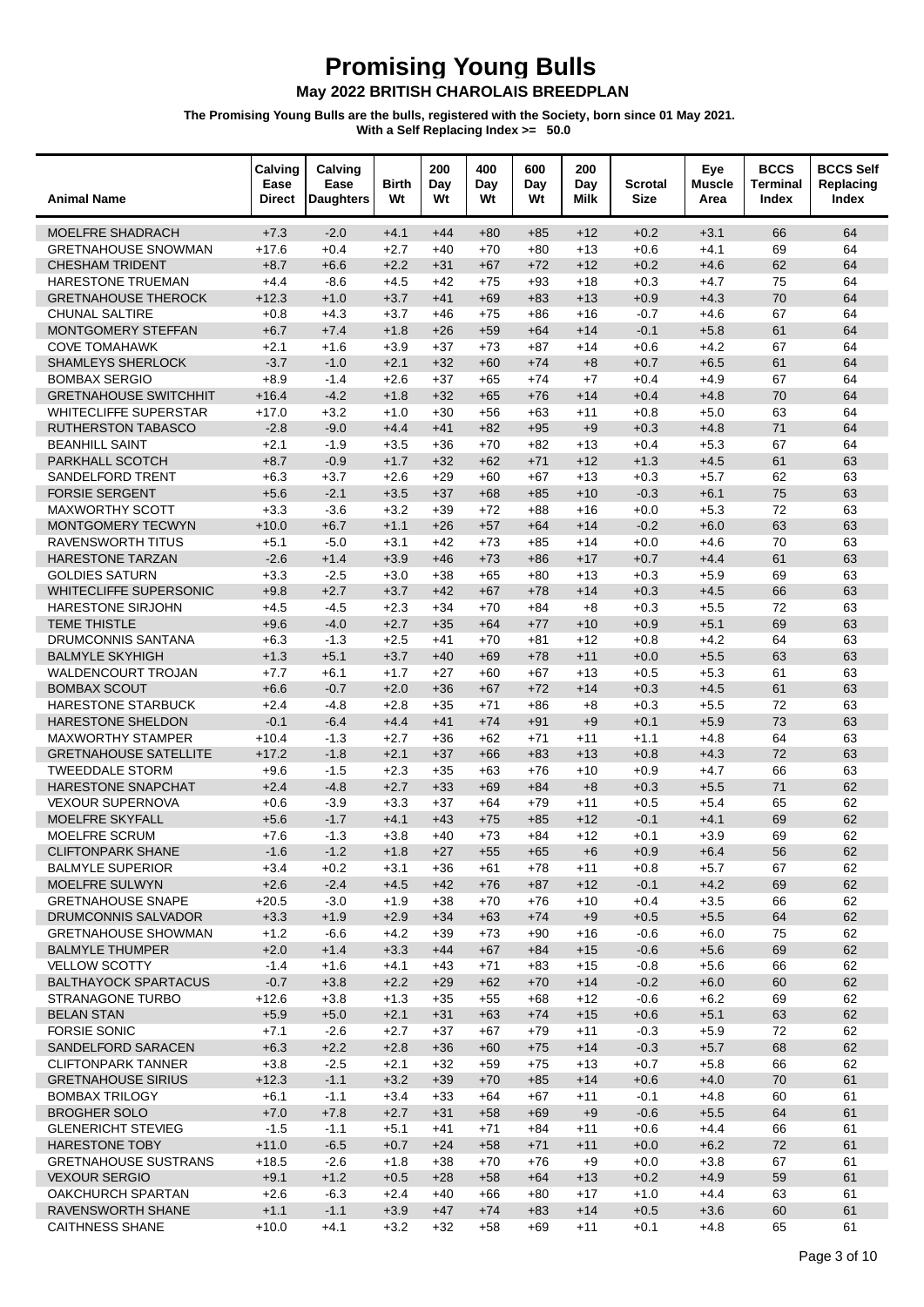### May 2022 BRITISH CHAROLAIS BREEDPLAN

| <b>Animal Name</b>                                    | Calving<br>Ease<br><b>Direct</b> | Calving<br>Ease<br><b>Daughters</b> | Birth<br>Wt      | 200<br>Day<br>Wt | 400<br>Day<br>Wt | 600<br>Day<br>Wt | 200<br>Day<br>Milk | Scrotal<br><b>Size</b> | Eye<br><b>Muscle</b><br>Area | <b>BCCS</b><br>Terminal<br>Index | <b>BCCS Self</b><br>Replacing<br>Index |
|-------------------------------------------------------|----------------------------------|-------------------------------------|------------------|------------------|------------------|------------------|--------------------|------------------------|------------------------------|----------------------------------|----------------------------------------|
| <b>BOMBAX TREX</b>                                    | $+6.7$                           | $+0.7$                              | $+3.3$           | $+36$            | $+65$            | $+72$            | $+6$               | $-0.2$                 | $+5.1$                       | 64                               | 61                                     |
| <b>HARESTONE SHINER</b>                               | $-0.1$                           | $-1.7$                              | $+1.9$           | $+32$            | $+60$            | $+74$            | $+14$              | $+0.3$                 | $+5.7$                       | 65                               | 61                                     |
| <b>BALMYLE SAPHIRE</b>                                | $+0.6$                           | $+2.2$                              | $+4.0$           | $+49$            | $+71$            | $+83$            | $+13$              | $-0.7$                 | $+4.8$                       | 65                               | 61                                     |
| <b>GLENERICHT TROY</b>                                | $+7.6$                           | $-3.8$                              | $+4.4$           | $+44$            | $+78$            | $+92$            | $+11$              | $+0.4$                 | $+3.1$                       | 70                               | 61                                     |
| <b>BEANHILL TENNESSEE</b>                             | $-4.7$                           | $-0.8$                              | $+3.0$           | $+32$            | $+62$            | $+69$            | $+12$              | $-0.1$                 | $+6.8$                       | 58                               | 61                                     |
| HARESTONE SOUTHCAROLINA                               | $+2.1$                           | $-7.5$                              | $+4.7$           | $+39$            | $+76$            | $+92$            | $+11$              | $+0.5$                 | $+4.5$                       | 72                               | 61                                     |
| STRANAGONE SONNY                                      | $+20.3$                          | $+6.9$                              | $-0.8$           | $+29$            | $+49$            | $+61$            | $+13$              | $-0.1$                 | $+5.6$                       | 66                               | 61                                     |
| <b>BOMBAX SERGEANT</b>                                | $-0.2$                           | $-3.4$                              | $+3.9$           | $+35$            | $+71$            | $+78$            | $+8$               | $+0.0$                 | $+4.8$                       | 63                               | 61                                     |
| SANDELFORD SOLARO                                     | $+4.5$                           | $+4.9$                              | $+2.9$           | $+31$            | $+60$            | $+69$            | $+11$              | $+0.1$                 | $+5.7$                       | 62                               | 61                                     |
| <b>THURSO SAINT</b>                                   | $+0.2$                           | $-3.3$                              | $+3.6$           | $+35$            | $+73$            | $+87$            | $+14$              | $+0.0$                 | $+4.9$                       | 67                               | 61                                     |
| <b>GLENERICHT SERGIO</b>                              | $-2.9$                           | $+6.1$                              | $+4.3$           | $+43$            | $+67$            | $+85$            | $+10$              | $+1.0$                 | $+4.3$                       | 65                               | 61                                     |
| <b>SHAMLEYS TYRONE</b><br><b>CLIFTONPARK SKIPPER</b>  | $+2.4$<br>$+2.0$                 | $-1.7$<br>$-2.3$                    | $+2.6$<br>$+1.6$ | $+33$<br>$+30$   | $+62$<br>$+57$   | $+75$<br>$+72$   | $+11$<br>$+13$     | $+0.4$<br>$+0.7$       | $+5.3$<br>$+5.8$             | 63<br>63                         | 60<br>60                               |
| <b>KEADYVIEW SAMSMYMAN</b>                            | $+3.5$                           | $+0.2$                              | $+2.7$           | $+33$            | $+61$            | $+76$            | $+10$              | $+1.0$                 | $+4.8$                       | 62                               | 60                                     |
| <b>BALTHAYOCK SHANE</b>                               | $+7.6$                           | $+2.2$                              | $+2.3$           | $+37$            | $+64$            | $+74$            | $+10$              | $+0.6$                 | $+3.6$                       | 60                               | 60                                     |
| <b>WHITECLIFFE SULLIVAN</b>                           | $-4.5$                           | $-1.2$                              | $+4.5$           | $+40$            | $+70$            | $+79$            | $+11$              | $+0.3$                 | $+5.1$                       | 60                               | 60                                     |
| <b>GRETNAHOUSE STICKLER</b>                           | $+11.8$                          | $+1.8$                              | $+1.9$           | $+34$            | $+58$            | $+74$            | $+14$              | $+0.9$                 | $+4.0$                       | 64                               | 60                                     |
| <b>WHITECLIFFE SANTIAGO</b>                           | $+4.7$                           | $+1.4$                              | $+2.8$           | $+35$            | $+61$            | $+81$            | $+8$               | $+0.8$                 | $+5.2$                       | 69                               | 60                                     |
| <b>WENSLEYDALE SEETHESTARS</b>                        | $+12.4$                          | $+7.9$                              | $+2.0$           | $+30$            | $+58$            | $+69$            | $+11$              | $+0.6$                 | $+4.8$                       | 63                               | 60                                     |
| <b>FORSIE STAR</b>                                    | $+4.3$                           | $-1.7$                              | $+2.4$           | $+32$            | $+61$            | $+69$            | $+10$              | $-0.4$                 | $+5.9$                       | 65                               | 60                                     |
| <b>THRUNTON SHERMAN</b>                               | $+9.8$                           | $+0.6$                              | $+2.7$           | $+38$            | $+66$            | $+74$            | $+12$              | $+0.7$                 | $+3.2$                       | 60                               | 60                                     |
| <b>RICNICK SHAGGY</b>                                 | $-0.5$                           | $-5.2$                              | $+3.5$           | $+37$            | $+74$            | $+87$            | $+7$               | $+0.2$                 | $+5.0$                       | 66                               | 60                                     |
| <b>THRUNTON STIG</b>                                  | $+13.7$                          | $+3.6$                              | $+1.1$           | $+31$            | $+59$            | $+64$            | $+15$              | $+0.6$                 | $+3.3$                       | 55                               | 60                                     |
| <b>MOELFRE SENEDD</b>                                 | $+2.8$                           | $-2.4$                              | $+4.6$           | $+44$            | $+78$            | $+88$            | $+11$              | $+0.0$                 | $+3.4$                       | 66                               | 60                                     |
| <b>MAXWORTHY SPARKY</b>                               | $+13.3$                          | $+5.1$                              | $+1.0$           | $+27$            | $+53$            | $+63$            | $+13$              | $+0.4$                 | $+5.2$                       | 61                               | 60                                     |
| <b>MOELFRE SILAS</b>                                  | $+0.4$                           | $-4.0$                              | $+5.4$           | $+47$            | $+79$            | $+92$            | $+13$              | $+0.1$                 | $+3.6$                       | 67                               | 60                                     |
| <b>CHAMERAN SARACEN</b>                               | $+1.1$                           | $+0.1$                              | $+3.7$           | $+35$            | $+67$            | $+77$            | $+14$              | $-0.4$                 | $+5.5$                       | 64                               | 60                                     |
| <b>THRUNTON SPENCER</b>                               | $+7.6$                           | $+0.3$                              | $+1.2$           | $+31$            | $+61$            | $+74$            | $+13$              | $+0.6$                 | $+4.3$                       | 62                               | 60                                     |
| <b>TWEEDDALE SHERGAR</b><br><b>WHITECLIFFE SAHARA</b> | $+11.8$<br>$+13.7$               | $-1.8$<br>$+6.8$                    | $+2.8$<br>$+0.1$ | $+43$<br>$+27$   | $+78$<br>$+48$   | $+84$<br>$+59$   | $+9$               | $-0.6$                 | $+3.0$<br>$+5.6$             | 68<br>61                         | 60<br>60                               |
| <b>HARESTONE SNIPER</b>                               | $+1.8$                           | $+0.1$                              | $+1.6$           | $+29$            | $+59$            | $+70$            | $+11$<br>$+11$     | $+0.6$<br>$-0.1$       | $+5.8$                       | 64                               | 60                                     |
| <b>GOLDIES SULLIVAN</b>                               | $+7.5$                           | $-4.5$                              | $+1.7$           | $+27$            | $+65$            | $+80$            | $+13$              | $+0.3$                 | $+4.9$                       | 69                               | 60                                     |
| <b>HARESTONE TOPGUN</b>                               | $+11.7$                          | $+0.9$                              | $+1.1$           | $+35$            | $+56$            | $+72$            | $+14$              | $+0.5$                 | $+4.8$                       | 66                               | 60                                     |
| <b>RAVENSWORTH TOBY</b>                               | $+3.5$                           | $-3.3$                              | $+2.6$           | $+37$            | $+69$            | $+79$            | $+12$              | $+0.1$                 | $+4.6$                       | 63                               | 60                                     |
| <b>GLENERNAN TUNGSTEN</b>                             | $+9.3$                           | $+3.0$                              | $+2.4$           | $+37$            | $+67$            | $+75$            | $+14$              | $+0.5$                 | $+3.2$                       | 60                               | 60                                     |
| <b>OAKCHURCH TUCKER</b>                               | $+5.5$                           | $-1.9$                              | $+3.3$           | $+35$            | $+66$            | $+83$            | $+10$              | $+1.6$                 | $+4.4$                       | 67                               | 60                                     |
| <b>MONTGOMERY TRYSOR</b>                              | $+11.4$                          | $+8.9$                              | $+0.9$           | $+25$            | $+53$            | $+60$            | $+14$              | $+0.3$                 | $+5.1$                       | 57                               | 60                                     |
| <b>MOELFRE TYSUL</b>                                  | $+0.2$                           | $-0.8$                              | $+4.1$           | $+39$            | $+74$            | $+81$            | $+14$              | $+0.0$                 | $+4.1$                       | 62                               | 60                                     |
| <b>CLIFTONPARK TYSON</b>                              | $-1.6$                           | $-4.1$                              | $+2.9$           | $+34$            | $+63$            | $+79$            | $+12$              | $+1.2$                 | $+5.1$                       | 60                               | 60                                     |
| DRUMBUIE TOMMY                                        | $+4.5$                           | $-3.5$                              | $+1.6$           | $+32$            | +62              | $+73$            | $+12$              | $+0.5$                 | $+4.8$                       | 63                               | 59                                     |
| <b>SEAWELL SCEPTRE</b>                                | $+5.4$                           | $-1.7$                              | $+4.7$           | $+41$            | $+74$            | $+88$            | $+12$              | $+0.1$                 | $+3.7$                       | 67                               | 59                                     |
| <b>ELGIN TED</b>                                      | $+0.0$                           | $-5.4$                              | $+3.8$           | $+37$            | +68              | $+71$            | $+10$              | $+0.1$                 | $+4.5$                       | 58                               | 59                                     |
| <b>TOREMAINS TOPPER</b>                               | $+13.4$                          | $+2.6$                              | $+0.9$           | $+33$            | $+54$            | $+66$            | $+13$              | $-0.1$                 | $+5.0$                       | 64                               | 59                                     |
| <b>TREFALDWYN SKYPE</b><br><b>BALTHAYOCK TITUS</b>    | $+5.3$                           | $-6.2$                              | $+2.5$           | $+38$            | $+64$            | $+81$            | $+14$              | $+1.3$                 | $+4.3$                       | 66<br>58                         | 59<br>59                               |
| CHUNAL TOBY                                           | $-0.4$<br>$+2.1$                 | $-1.2$<br>$+4.0$                    | $+2.5$<br>$+3.7$ | $+32$<br>$+39$   | $+71$<br>+68     | $+76$<br>+78     | $+14$<br>$+12$     | $+0.0$<br>$+0.2$       | $+4.2$<br>$+4.3$             | 61                               | 59                                     |
| <b>HODGES SALTIRE</b>                                 | $+2.9$                           | $+0.8$                              | $+3.6$           | $+35$            | $+63$            | $+78$            | $+12$              | $-0.2$                 | $+5.5$                       | 67                               | 59                                     |
| <b>BALMYLE SMIGEON</b>                                | $-2.0$                           | $+1.3$                              | $+3.4$           | $+38$            | $+69$            | +81              | $+10$              | $-0.2$                 | $+5.3$                       | 63                               | 59                                     |
| <b>PARKHALL SAM</b>                                   | $+10.3$                          | $+0.3$                              | $-0.1$           | $+27$            | $+55$            | $+62$            | $+12$              | $+1.0$                 | $+4.6$                       | 57                               | 59                                     |
| <b>MONTGOMERY TEIFI</b>                               | $+5.6$                           | $+9.9$                              | $+2.7$           | $+28$            | $+58$            | $+70$            | $+13$              | $+0.0$                 | $+5.3$                       | 61                               | 59                                     |
| <b>GRETNAHOUSE TINO</b>                               | $+20.1$                          | $-2.0$                              | $+1.7$           | $+35$            | $+62$            | $+71$            | $+10$              | $+0.4$                 | $+4.0$                       | 66                               | 59                                     |
| <b>BALTHAYOCK SHOLTO</b>                              | $+7.7$                           | $+2.5$                              | $+1.3$           | $+24$            | $+63$            | $+71$            | $+14$              | $+0.7$                 | $+3.9$                       | 58                               | 59                                     |
| <b>BALMYLE SANDY</b>                                  | $+6.2$                           | $-0.3$                              | $+1.4$           | $+27$            | $+56$            | $+69$            | $+8$               | $+0.6$                 | $+5.3$                       | 62                               | 59                                     |
| <b>WHITECLIFFE SCOTT</b>                              | $+9.8$                           | $-0.3$                              | $+2.7$           | $+35$            | $+60$            | $+70$            | $+13$              | $+1.0$                 | $+4.7$                       | 61                               | 59                                     |
| <b>TREFALDWYN STRONGBOW</b>                           | $+1.3$                           | $+2.1$                              | $+3.1$           | $+39$            | $+64$            | $+79$            | $+16$              | $+0.9$                 | $+4.3$                       | 62                               | 59                                     |
| <b>GRETNAHOUSE SEVERUS</b>                            | $+19.4$                          | $-3.1$                              | $+2.0$           | $+35$            | $+66$            | $+72$            | $+10$              | $+0.4$                 | $+3.5$                       | 63                               | 59                                     |
| RAVENSWORTH TIBERIUS                                  | $+0.5$                           | $-5.3$                              | $+2.7$           | $+38$            | $+67$            | $+77$            | $+13$              | $+0.1$                 | $+4.9$                       | 62                               | 59                                     |
| <b>BALTHAYOCK TROJAN</b>                              | $-2.3$                           | $-0.6$                              | $+2.9$           | $+34$            | $+71$            | +81              | $+14$              | $+0.0$                 | $+4.4$                       | 59                               | 59                                     |
| <b>MAWSTONE SAMSON</b>                                | $+1.0$                           | $+6.1$                              | $+3.1$           | $+36$            | $+55$            | $+64$            | $+11$              | $-0.4$                 | $+6.5$                       | 58                               | 59                                     |
| <b>CHESHAM TENESSEE</b>                               | $+7.5$                           | $+1.1$                              | $+2.0$           | $+30$            | $+57$            | $+67$            | $+17$              | $+0.0$                 | $+5.1$                       | 62                               | 59                                     |
| <b>HENDY TORNADO</b>                                  | $+5.4$                           | $+1.5$                              | $+2.9$           | $+33$            | $+63$            | $+72$            | $+12$              | $-0.2$                 | $+4.8$                       | 61                               | 59                                     |
| <b>BALTHAYOCK SIMEON</b>                              | $+2.5$                           | $-0.8$                              | $+2.6$           | $+34$            | $+65$            | +69              | $+9$               | $+0.1$                 | $+3.9$                       | 54                               | 58                                     |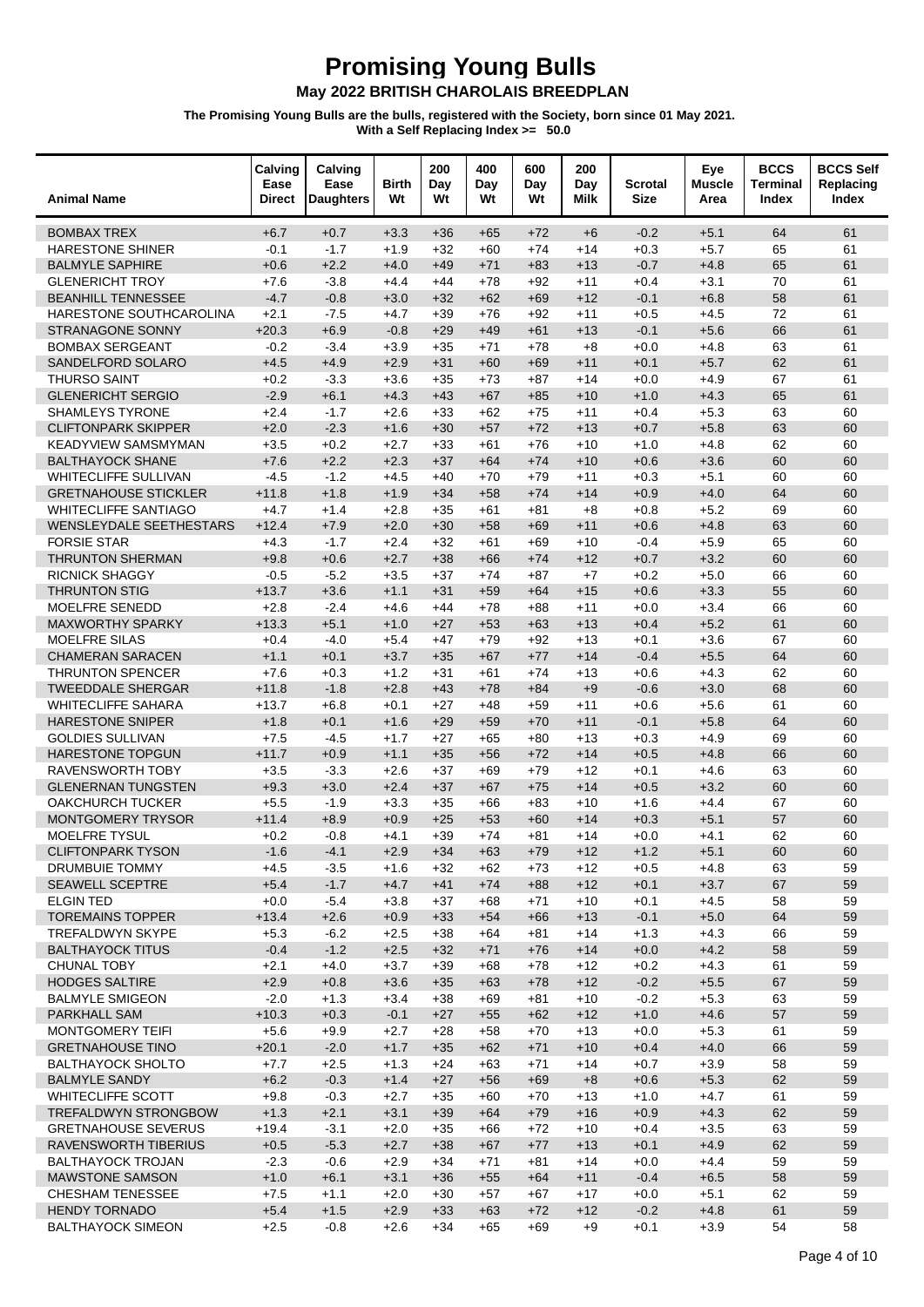| <b>Animal Name</b>                                | Calving<br>Ease<br><b>Direct</b> | Calving<br>Ease<br><b>Daughters</b> | Birth<br>Wt      | 200<br>Day<br>Wt | 400<br>Day<br>Wt | 600<br>Day<br>Wt | 200<br>Day<br>Milk | <b>Scrotal</b><br><b>Size</b> | Eye<br><b>Muscle</b><br>Area | BCCS<br>Terminal<br>Index | <b>BCCS Self</b><br>Replacing<br>Index |
|---------------------------------------------------|----------------------------------|-------------------------------------|------------------|------------------|------------------|------------------|--------------------|-------------------------------|------------------------------|---------------------------|----------------------------------------|
| <b>INKERMAN TOTE</b>                              | $+12.5$                          | $-3.5$                              | $+2.8$           | $+42$            | $+70$            | $+83$            | $+11$              | $+0.7$                        | $+2.4$                       | 65                        | 58                                     |
| <b>COCKERINGTON TAURUS</b>                        | $+3.9$                           | $\sim$                              | $+0.7$           | $+31$            | $+72$            | $+81$            | $+14$              | $+0.3$                        | $\overline{\phantom{a}}$     | 60                        | 58                                     |
| <b>LOGANBAR SATURN</b>                            | $-5.9$                           | $\overline{\phantom{a}}$            | $+3.7$           | $+36$            | $+71$            | $+81$            | $+11$              | $+0.2$                        | $+4.9$                       | 59                        | 58                                     |
| <b>ELGIN TOM</b>                                  | $+1.5$                           | $-5.2$                              | $+3.1$           | $+35$            | $+65$            | +67              | $+10$              | $+0.1$                        | $+4.5$                       | 57                        | 58                                     |
| TREFALDWYN SKY                                    | $+6.4$                           | $-6.0$                              | $+2.0$           | $+36$            | $+62$            | $+79$            | $+14$              | $+1.2$                        | $+4.3$                       | 65                        | 58                                     |
| <b>OLRIG SNOWBALL</b>                             | $-3.8$                           | $-2.0$                              | $+4.1$           | $+41$            | $+71$            | $+81$            | +16                | $-0.2$                        | $+4.8$                       | 61                        | 58                                     |
| <b>GRETNAHOUSE TUNE</b>                           | $+18.8$                          | $-2.6$                              | $+3.1$           | $+41$            | $+68$            | $+79$            | $+9$               | $+0.5$                        | $+3.2$                       | 67                        | 58                                     |
| LAGAVAICH SCOTSMAN                                | $-1.0$                           | $-3.1$                              | $+3.9$           | $+35$            | $+70$            | $+83$            | $+7$               | $+0.3$                        | $+5.1$                       | 64                        | 58                                     |
| <b>ALLOSTOCK TORSO</b>                            | $+3.5$                           | $-1.1$                              | $+3.1$           | $+41$            | +67              | $+75$            | $+17$              | $+0.0$                        | $+3.9$                       | 60                        | 58                                     |
| <b>BOMBAX TAGGART</b>                             | $-2.6$                           | $+3.2$                              | $+4.1$           | $+41$            | $+72$            | $+83$            | $+6$               | $+0.2$                        | $+3.9$                       | 62                        | 58                                     |
| <b>TEME TUNGSTEN</b><br><b>FIRHILLS TROJAN</b>    | $+11.1$<br>$+12.8$               | $-2.3$<br>$-0.1$                    | $+2.4$<br>$+3.6$ | $+33$<br>$+32$   | $+57$<br>$+62$   | $+73$<br>$+73$   | $+7$<br>$+11$      | $+0.4$<br>$+0.6$              | $+4.9$<br>$+3.8$             | 68<br>64                  | 58<br>58                               |
| POLGODA STANLEY                                   | $+2.2$                           | $+3.7$                              | $+3.4$           | $+43$            | +66              | $+77$            | $+12$              | $-0.4$                        | $+4.3$                       | 61                        | 58                                     |
| <b>COCKERINGTON SOUL</b>                          | $+6.4$                           | $+1.9$                              | $+1.3$           | $+36$            | $+78$            | $+90$            | $+7$               | $+0.7$                        | $+2.2$                       | 65                        | 58                                     |
| <b>BALMYLE SENATOR</b>                            | $+0.4$                           | $+4.5$                              | $+3.7$           | $+48$            | $+71$            | $+87$            | $+17$              | $-0.6$                        | $+4.2$                       | 65                        | 58                                     |
| <b>CAITHNESS SAM</b>                              | $+16.7$                          | $-0.6$                              | $+1.2$           | $+30$            | $+57$            | $+71$            | $+10$              | $+0.6$                        | $+4.2$                       | 67                        | 58                                     |
| <b>NEWHOUSE TOPPER</b>                            | $+0.8$                           | $+5.0$                              | $+3.7$           | $+37$            | +67              | $+85$            | $+15$              | $-0.2$                        | $+4.6$                       | 67                        | 58                                     |
| <b>BENTINCK TITANIC</b>                           | $+10.9$                          | $+1.8$                              | $+3.0$           | $+38$            | $+67$            | $+76$            | $+9$               | $+0.1$                        | $\overline{\phantom{a}}$     | 63                        | 58                                     |
| <b>WHITECLIFFE SNOWIE</b>                         | $+8.8$                           | $+2.7$                              | $+1.3$           | $+32$            | $+56$            | $+68$            | $+11$              | $+0.8$                        | $+4.8$                       | 61                        | 58                                     |
| DERRYHARNEY SOLO                                  | $-0.1$                           | $-0.6$                              | $+3.5$           | $+35$            | $+65$            | $+77$            | +11                | $+0.7$                        | $+4.7$                       | 60                        | 58                                     |
| PARKHALL SYDNEY                                   | $-4.8$                           | $-2.6$                              | $+4.3$           | $+39$            | $+72$            | $+83$            | $+11$              | $+1.0$                        | $+3.9$                       | 58                        | 58                                     |
| <b>THRUNTON SULLIVAN</b>                          | $-2.2$                           | $-3.7$                              | $+3.6$           | $+39$            | $+68$            | $+84$            | $+11$              | $+1.1$                        | $+4.2$                       | 61                        | 58                                     |
| <b>BALMYLE SYLVAIN</b>                            | $-2.0$                           | $+0.9$                              | $+4.5$           | $+47$            | $+75$            | $+89$            | $+16$              | $-0.6$                        | $+4.1$                       | 64                        | 58                                     |
| <b>TULLYGARLEY SAINT</b>                          | $+4.0$                           | $+2.1$                              | $+4.4$           | $+43$            | $+65$            | $+76$            | $+8$               | $-0.1$                        | $+4.0$                       | 61                        | 58                                     |
| COOLNASLEE SUPERSCOPP                             | $+6.4$                           | $+3.4$                              | $+2.6$           | $+38$            | +60              | $+68$            | $+10$              | $-0.7$                        | $+5.4$                       | 62                        | 58                                     |
| <b>WHITECLIFFE SAMSON</b>                         | $+11.5$                          | $-0.7$                              | $+1.8$           | $+36$            | $+58$            | $+68$            | $+15$              | $+0.1$                        | $+4.7$                       | 61                        | 58                                     |
| <b>CAYLERS TRIGGER</b>                            | $+14.3$                          | $+2.9$                              | $+1.6$           | $+30$            | $+57$            | $+65$            | $+11$              | $+0.3$                        | $+4.2$                       | 62                        | 58                                     |
| <b>CAYLERS SCOTSMAN</b>                           | $+7.6$                           | $-0.2$                              | $+2.8$           | $+32$            | +56              | $+76$            | $+12$              | $+0.8$                        | $+4.9$                       | 66                        | 57                                     |
| WHITECLIFFE STRYKER<br><b>GKETNAHUUSE</b>         | $-2.6$                           | $+0.7$                              | $+2.8$           | $+34$            | +57              | $+68$            | $+8$               | $+0.4$                        | $+5.9$                       | 58                        | 57                                     |
| <b>CTODMRDINGED</b>                               | $+7.9$                           | $-6.6$                              | $+3.5$           | $+38$            | $+70$            | $+83$            | $+11$              | $+0.2$                        | $+3.9$                       | 67                        | 57                                     |
| <b>THRUNTON SPIELBURG</b>                         | $+2.9$                           | $-2.2$                              | $+2.6$           | $+36$            | $+64$            | $+75$            | $+14$              | $+0.4$                        | $+4.0$                       | 59                        | 57                                     |
| <b>RAMRAD SPENCER</b>                             | $+11.3$                          | $+7.1$                              | $+1.4$           | $+26$            | $+51$            | $+55$            | $+13$              | $-0.4$                        | $+4.9$                       | 54                        | 57                                     |
| <b>BOMBAX SAMSON</b><br><b>OAKCHURCH SETTLER</b>  | $-3.4$<br>$+0.8$                 | $+3.3$<br>$-5.9$                    | $+3.1$<br>$+4.0$ | $+33$<br>$+41$   | +68<br>$+66$     | $+72$<br>$+84$   | $+7$<br>$+12$      | $+0.2$<br>$+0.8$              | $+4.1$<br>$+4.4$             | 53<br>66                  | 57<br>57                               |
| <b>BALMYLE TRILBY</b>                             | $-1.1$                           | $+10.8$                             | $+4.1$           | $+47$            | $+69$            | $+84$            | $+16$              | $-0.8$                        | $+4.5$                       | 64                        | 57                                     |
| <b>INNISRUSH TITUS</b>                            | $+5.9$                           | +3.4                                | $+2.3$           | $+33$            | $+60$            | +68              | +16                | $+0.0$                        | $+4.3$                       | 57                        | 57                                     |
| <b>HARESTONE SNOWMAN</b>                          | $-7.7$                           | $+0.9$                              | $+3.7$           | $+35$            | $+64$            | $+80$            | $+10$              | $-0.1$                        | $+6.2$                       | 64                        | 57                                     |
| <b>WHITECLIFFE STEPHEN</b>                        | +12.2                            | $+3.2$                              | $+2.6$           | $+38$            | $+63$            | $+73$            | $+13$              | $+0.0$                        | $+4.0$                       | 62                        | 57                                     |
| <b>DAWSON SPENCER</b>                             | $-1.9$                           | $-1.8$                              | $+3.2$           | $+36$            | $+63$            | $+76$            | $+10$              | $+0.2$                        | $+5.0$                       | 60                        | 57                                     |
| <b>COOLNASLEE SAWYER</b>                          | $+8.6$                           | $+2.2$                              | $+3.7$           | $+33$            | $+59$            | +69              | +10                | $+0.1$                        | $+4.6$                       | 60                        | 57                                     |
| <b>WALDENCOURT SUNNYBOY</b>                       | $+7.6$                           | $+1.7$                              | $+2.1$           | $+36$            | $+61$            | $+67$            | $+15$              | $+0.2$                        | $+4.1$                       | 56                        | 57                                     |
| LINROSSFARM SAMSON                                | $+1.2$                           | $-2.2$                              | $+4.1$           | $+40$            | $+76$            | $+87$            | $+13$              | $-0.4$                        | $+3.9$                       | 65                        | 57                                     |
| <b>GRETNAHOUSE THUMPER</b>                        | $+11.2$                          | $-8.3$                              | $+4.0$           | $+42$            | $+75$            | $+86$            | $+8$               | $+0.1$                        | $+3.3$                       | 69                        | 57                                     |
| <b>THRUNTON STAVROS</b>                           | $-2.0$                           | $-4.7$                              | $+4.1$           | $+40$            | $+67$            | $+80$            | $+12$              | $+0.4$                        | $+4.4$                       | 60                        | 57                                     |
| <b>FORSIE SAINT</b>                               | $-4.1$                           | $-5.8$                              | $+3.8$           | $+34$            | $+63$            | $+75$            | $+9$               | $-0.5$                        | $+6.5$                       | 64                        | 57                                     |
| HARESTONE SPARTEN                                 | $-3.9$                           | $-9.4$                              | $+4.4$           | $+35$            | $+68$            | $+83$            | $+9$               | $+0.0$                        | $+5.7$                       | 68                        | 57                                     |
| <b>GOLDIES STAG</b>                               | $+0.3$                           | $-3.5$                              | $+3.1$           | $+35$            | $+71$            | $+82$            | $+15$              | $+0.1$                        | $+3.9$                       | 61                        | 57                                     |
| <b>THRUNTON SCOTSMAN</b>                          | $+0.5$                           | $-0.4$                              | $+3.6$           | $+37$            | $+63$            | $+76$            | $+10$              | $+0.3$                        | $+4.3$                       | 60                        | 57                                     |
| <b>FIRHILLS TORO</b>                              | $+10.1$                          | $+4.5$                              | $+3.3$           | $+36$            | $+63$            | $+75$            | $+12$              | $+0.4$                        | $+3.1$                       | 62                        | 57                                     |
| <b>GOLDIES TREVOR</b><br><b>BLEAKLOW STALLONE</b> | $-0.4$                           | $-6.1$                              | $+3.3$           | $+37$            | $+65$            | $+75$            | $+17$              | $+1.0$                        | $+4.4$                       | 58<br>56                  | 57<br>57                               |
| SEAWELL TORNADO                                   | $-1.3$<br>$+7.3$                 | $-1.5$<br>$+0.2$                    | $+3.5$<br>$+3.0$ | $+34$<br>$+37$   | $+59$<br>$+72$   | $+68$<br>$+83$   | $+8$<br>$+10$      | $+1.3$<br>$+0.2$              | $+5.6$<br>$+3.0$             | 63                        | 57                                     |
| <b>BALMYLE SPECTRUM</b>                           | $+2.4$                           | $-1.2$                              | $+3.1$           | $+35$            | $+60$            | $+74$            | $+10$              | $+0.4$                        | $+5.1$                       | 63                        | 57                                     |
| <b>BALMYLE TIMEBOMB</b>                           | $+4.9$                           | $-3.5$                              | $+1.0$           | $+25$            | $+57$            | $+67$            | $+11$              | $+0.7$                        | $+4.8$                       | 57                        | 56                                     |
| <b>BROOMLOAN STEVIE</b>                           | $+11.8$                          | $-0.2$                              | $+2.7$           | $+33$            | $+55$            | $+67$            | $+9$               | $+1.0$                        | $+4.3$                       | 60                        | 56                                     |
| <b>TWEEDDALE SHERIFF</b>                          | $+4.5$                           | $-6.1$                              | $+3.7$           | $+37$            | $+66$            | $+82$            | $+15$              | $+0.6$                        | $+4.2$                       | 64                        | 56                                     |
| <b>BALTHAYOCK SABRE</b>                           | $-11.1$                          | $-5.1$                              | $+5.4$           | $+43$            | $+79$            | $+92$            | $+15$              | $+0.0$                        | $+4.2$                       | 59                        | 56                                     |
| <b>TOREMAINS TEAK</b>                             | $+10.2$                          | $-2.4$                              | $+2.1$           | $+33$            | $+62$            | $+75$            | $+13$              | $+0.2$                        | $+4.2$                       | 64                        | 56                                     |
| <b>DRUMBUIE TROY</b>                              | $-3.4$                           | $-6.1$                              | $+4.0$           | $+42$            | $+71$            | $+89$            | $+14$              | $+1.3$                        | $+3.7$                       | 63                        | 56                                     |
| MOELFRE SEITHENNYN                                | $+6.7$                           | $-3.7$                              | $+3.4$           | $+38$            | $+67$            | $+74$            | $+13$              | $-0.1$                        | $+3.9$                       | 61                        | 56                                     |
| <b>BOMBAX TITAN</b>                               | $+3.1$                           | $-0.5$                              | $+2.5$           | $+31$            | $+60$            | $+69$            | $+5$               | $+0.1$                        | $+4.9$                       | 59                        | 56                                     |
| <b>TREFALDWYN TOKEN</b>                           | $+6.6$                           | $-1.8$                              | $+1.7$           | $+30$            | $+51$            | $+72$            | $+9$               | $+1.4$                        | $+5.2$                       | 64                        | 56                                     |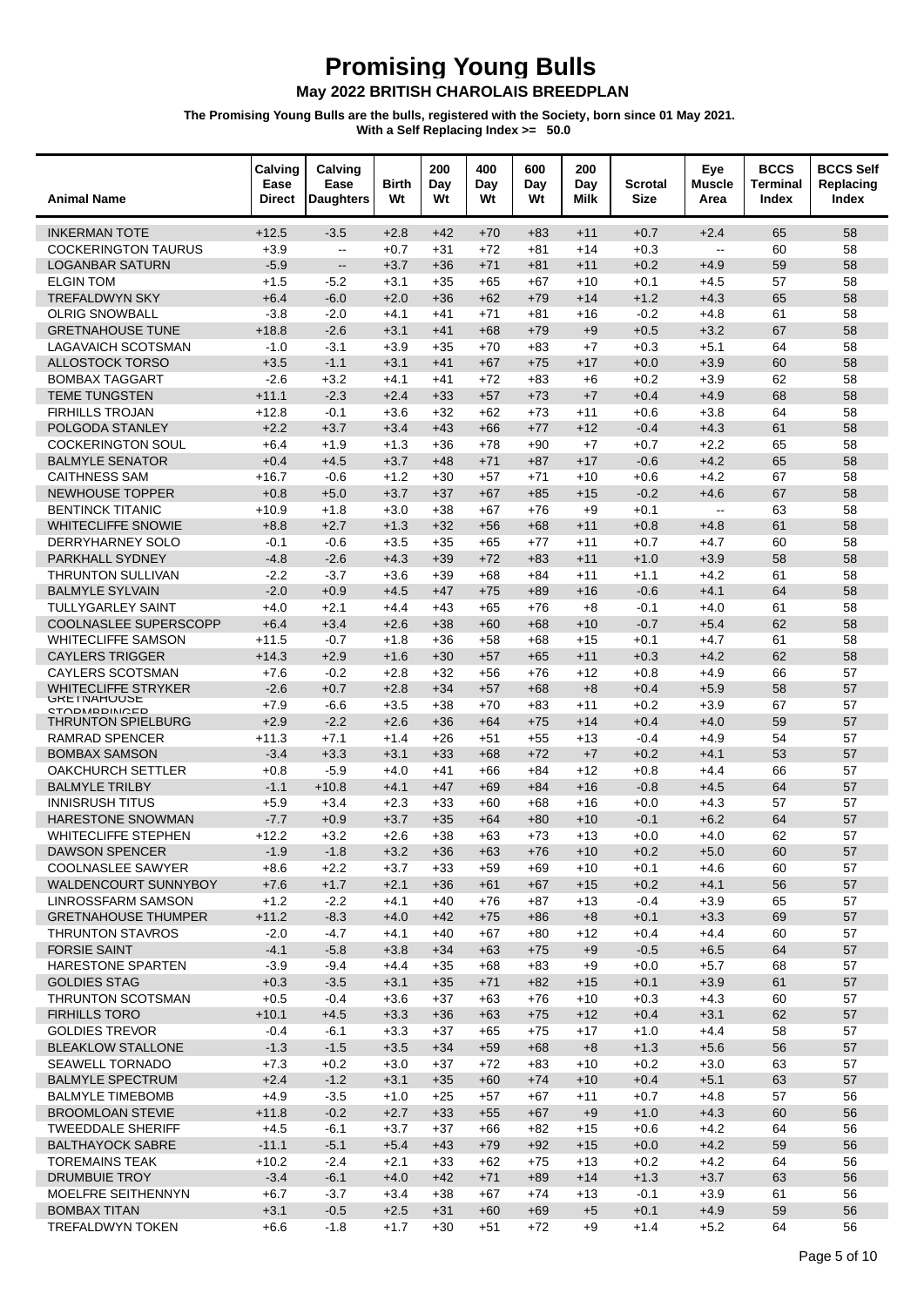### May 2022 BRITISH CHAROLAIS BREEDPLAN

| <b>Animal Name</b>                                  | Calving<br>Ease<br><b>Direct</b> | Calving<br>Ease<br><b>Daughters</b> | <b>Birth</b><br>Wt | 200<br>Day<br>Wt | 400<br>Day<br>Wt | 600<br>Day<br>Wt | 200<br>Day<br>Milk                            | Scrotal<br><b>Size</b> | Eye<br><b>Muscle</b><br>Area | <b>BCCS</b><br>Terminal<br>Index | <b>BCCS Self</b><br>Replacing<br>Index |
|-----------------------------------------------------|----------------------------------|-------------------------------------|--------------------|------------------|------------------|------------------|-----------------------------------------------|------------------------|------------------------------|----------------------------------|----------------------------------------|
| <b>GRETNAHOUSE SHOTPUT</b>                          | $+12.6$                          | $-0.6$                              | $+2.8$             | $+37$            | $+62$            | $+76$            | $+15$                                         | $+0.3$                 | $+3.6$                       | 63                               | 56                                     |
| <b>CRAIGLLWYN TONY</b>                              | $+6.9$                           | $+3.0$                              | $+2.4$             | $+34$            | $+59$            | $+71$            | $+11$                                         | $+0.1$                 | $+4.2$                       | 61                               | 56                                     |
| <b>ELGIN SIMBA</b>                                  | $+7.6$                           | $+1.3$                              | $+1.8$             | $+26$            | $+48$            | $+60$            | $+7$                                          | $+0.9$                 | $+5.4$                       | 59                               | 56                                     |
| <b>GRETNAHOUSE SONIC</b>                            | $+15.8$                          | $-1.5$                              | $+1.8$             | $+28$            | $+54$            | $+68$            | $+12$                                         | $+1.1$                 | $+4.5$                       | 62                               | 56                                     |
| <b>WHITECLIFFE STARSHIP</b>                         | $+17.5$                          | $+2.5$                              | $+0.8$             | $+33$            | $+55$            | $+60$            | $+15$                                         | $+0.1$                 | $+4.1$                       | 56                               | 56                                     |
| <b>KERSKNOWE TERRY</b>                              | $-4.3$                           | $-1.6$                              | $+3.1$             | $+31$            | $+72$            | $+82$            | $+10$                                         | $+0.1$                 | $+4.6$                       | 59                               | 56                                     |
| <b>RICNICK SARACEN</b>                              | $+0.8$                           | $-5.0$                              | $+2.6$             | $+30$            | $+66$            | $+77$            | $+7$                                          | $+0.1$                 | $+5.0$                       | 61                               | 56                                     |
| <b>GRETNAHOUSE SAMURAI</b>                          | $+23.8$                          | $-2.4$                              | $+0.7$             | $+36$            | $+62$            | $+69$            | $+11$                                         | $+0.4$                 | $+3.1$                       | 62                               | 56                                     |
| <b>THURSO SULTAN</b>                                | $+0.0$                           | $-6.8$                              | $+3.5$             | $+31$            | $+68$            | $+78$            | $+11$                                         | $-0.1$                 | $+4.9$                       | 62                               | 56                                     |
| <b>OVERHILL TORI</b>                                | $+0.1$                           | $-4.3$                              | $+3.2$             | $+38$            | $+66$            | $+77$            | $+11$                                         | $+0.7$                 | $+4.2$                       | 59                               | 56                                     |
| <b>BALMYLE SPECIALONE</b>                           | $-1.8$                           | $+3.2$                              | $+4.2$             | $+35$            | $+63$            | $+77$            | $+7$                                          | $+0.2$                 | $+5.8$                       | 62                               | 56                                     |
| <b>CHAMERAN SINBAD</b>                              | $-2.3$                           | $+1.5$                              | $+3.0$             | $+30$            | $+60$            | $+67$            | $+12$                                         | $+0.0$                 | $+5.5$                       | 55                               | 56                                     |
| <b>CAYLERS SARACEN</b>                              | $+10.8$                          | $+3.1$                              | $+3.2$             | $+40$            | $+62$            | $+74$            | $+11$                                         | $+0.7$                 | $+2.9$                       | 60                               | 56                                     |
| <b>BALMYLE SMITHY</b>                               | $-0.2$                           | $+7.0$                              | $+3.5$             | $+44$            | $+69$            | $+84$            | $+14$                                         | $-0.5$                 | $+4.4$                       | 63                               | 56                                     |
| <b>STRATHYS SUPERMAN</b>                            | $+1.6$                           | $-0.8$                              | $+4.7$             | $+41$            | $+67$            | $+82$            | $+8$                                          | $+0.0$                 | $+4.1$                       | 64                               | 56                                     |
| <b>GOLDIES SCEPTRE</b>                              | $+0.2$                           | $-4.2$                              | $+2.9$             | $+34$            | $+70$            | $+81$            | $+18$                                         | $+0.5$                 | $+3.4$                       | 58                               | 56                                     |
| <b>KERSKNOWE STAN</b>                               | $+2.1$                           | $-0.5$                              | $+2.9$             | $+33$            | $+67$            | $+80$            | $+10$                                         | $-0.2$                 | $+4.4$                       | 63                               | 56                                     |
| <b>MOELFRE TUDUR</b>                                | $-1.6$                           | $-0.7$                              | $+5.2$             | $+46$            | $+75$            | $+91$            | $+14$                                         | $+0.1$                 | $+3.6$                       | 64                               | 56                                     |
| <b>MARWOOD SHERLOCKHOLMES</b>                       | $+7.4$                           | $-2.0$                              | $+2.1$             | $+37$            | $+66$            | $+74$            | $+12$                                         | $+0.0$                 | $+3.2$                       | 56                               | 55                                     |
| <b>COCKERINGTON TITAN</b>                           | $+0.1$                           | $\overline{\phantom{a}}$            | $+2.3$             | $+36$            | $+73$            | $+82$            | $+15$                                         | $+0.5$                 | $+2.0$                       | 54                               | 55                                     |
| <b>COCKERINGTON TREVOR</b>                          | $+7.1$                           | $\overline{\phantom{a}}$            | $+0.5$             | $+29$            | $+66$            | $+82$            | $+8$                                          | $+0.6$                 | $\mathbb{Z}^2$               | 65                               | 55                                     |
| <b>ALLOSTOCK TRAVIS</b>                             | $+13.9$                          | $-1.5$                              | $+1.1$             | $+32$            | $+51$            | $+58$            | $+12$                                         | $+0.5$                 | $+4.0$                       | 55                               | 55                                     |
| <b>STRATHYS SCOTTY</b>                              | $+1.0$                           | $-1.0$                              | $+3.9$             | $+40$            | $+68$            | $+82$            | $+10$                                         | $+0.3$                 | $+3.6$                       | 61                               | 55                                     |
| STRATHYS SHOWMAN                                    | $+3.6$                           | $+0.3$                              | $+3.8$             | $+39$            | $+66$            | $+79$            | $+10$                                         | $+0.2$                 | $+3.4$                       | 60                               | 55                                     |
| <b>BLEAKLOW TROY</b>                                | $-2.1$                           | $+1.7$                              | $+3.3$             | $+31$            | $+54$            | $+62$            | $+8$                                          | $+1.0$<br>$+0.6$       | $+6.0$<br>$\sim$             | 52                               | 55<br>55                               |
| <b>COCKERINGTON TULLY</b><br><b>INCHCORSIE THOR</b> | $+3.5$                           | $\overline{\phantom{a}}$            | $+1.8$             | $+33$<br>$+33$   | $+70$            | $+82$            | $+11$                                         | $+1.1$                 | $+2.3$                       | 59<br>56                         | 55                                     |
| <b>THROPHILL SONIC</b>                              | $+6.4$<br>$+6.9$                 | $+5.2$<br>$+0.8$                    | $+2.9$<br>$+3.1$   | $+38$            | $+63$<br>$+64$   | $+75$<br>$+75$   | $+15$<br>$+16$                                | $+0.1$                 | $+3.1$                       | 58                               | 55                                     |
| <b>AUCHINCRIEVE SOLO</b>                            | $-2.0$                           | $-0.3$                              | $+4.9$             | $+45$            | $+73$            | $+82$            | $+6$                                          | $+0.0$                 | $+3.5$                       | 59                               | 55                                     |
| <b>TWEEDDALE SHIELD</b>                             | $+5.0$                           | $-6.0$                              | $+3.5$             | $+36$            | $+65$            | $+80$            | $+15$                                         | $+0.6$                 | $+4.2$                       | 63                               | 55                                     |
| <b>CRAIGLLWYN TREVOR</b>                            | $+0.6$                           | $+0.2$                              | $+4.4$             | $+39$            | $+63$            | $+73$            | $+11$                                         | $-0.3$                 | $+4.3$                       | 58                               | 55                                     |
| <b>INKERMAN TIGGER</b>                              | $+4.6$                           | $+0.4$                              | $+3.1$             | $+41$            | $+62$            | $+81$            | $+12$                                         | $+0.3$                 | $+3.9$                       | 64                               | 55                                     |
| <b>PARKHALL SWAGGER</b>                             | $-1.8$                           | $-1.9$                              | $+3.8$             | $+36$            | $+64$            | $+74$            | $+12$                                         | $+1.2$                 | $+3.7$                       | 53                               | 55                                     |
| PENHARGARD STERLING                                 | $+8.7$                           | $\overline{\phantom{a}}$            | $+1.0$             | $+33$            | $+63$            | $+75$            | $\mathord{\hspace{1pt}\text{--}\hspace{1pt}}$ | $\sim$                 | $\sim$                       | 60                               | 55                                     |
| <b>TEIGLUM TIGER</b>                                | $-1.7$                           | $-1.8$                              | $+4.3$             | $+40$            | $+68$            | $+85$            | $+16$                                         | $+0.5$                 | $+3.7$                       | 60                               | 55                                     |
| <b>GRETNAHOUSE TOPPER</b>                           | $+23.6$                          | $-4.0$                              | $+0.3$             | $+28$            | $+56$            | $+65$            | $+14$                                         | $+0.7$                 | $+4.2$                       | 63                               | 55                                     |
| <b>RICNICK SUPERMAN</b>                             | $-7.6$                           | $-0.7$                              | $+5.3$             | $+46$            | $+70$            | $+84$            | $+8$                                          | $-0.2$                 | $+5.1$                       | 59                               | 55                                     |
| <b>RICNICK SHAMUS</b>                               | $-6.6$                           | $-0.6$                              | $+4.7$             | $+43$            | $+67$            | $+80$            | $+8$                                          | $-0.2$                 | $+5.1$                       | 58                               | 55                                     |
| <b>BOMBAX SEB</b>                                   | $+15.4$                          | $+6.2$                              | $+0.8$             | $+30$            | $+54$            | $+56$            | $+13$                                         | $+0.1$                 | $+4.3$                       | 52                               | 55                                     |
| <b>VELLOW TAIN</b>                                  | $+0.0$                           | $+1.8$                              | $+2.8$             | $+37$            | $+65$            | $+74$            | $+16$                                         | -0.5                   | $+4.3$                       | 56                               | 55                                     |
| <b>WHITECLIFFE STERLING</b>                         | $+4.8$                           | $+2.8$                              | $+2.7$             | $+33$            | $+54$            | $+66$            | $+9$                                          | $-0.1$                 | $+5.5$                       | 61                               | 55                                     |
| <b>SEAWELL SCHOONER</b>                             | $+3.2$                           | $+2.4$                              | $+3.5$             | $+39$            | $+70$            | +82              | $+12$                                         | $-0.2$                 | $+2.9$                       | 60                               | 55                                     |
| <b>TEIGLUM SHERLOCK</b>                             | $-0.4$                           | $+0.8$                              | $+4.4$             | $+40$            | $+66$            | $+80$            | $+17$                                         | $-0.2$                 | $+3.9$                       | 60                               | 55                                     |
| <b>MAERDY SERMON</b>                                | $+4.2$                           | $-4.1$                              | $+2.5$             | $+34$            | $+61$            | $+73$            | $+14$                                         | $+0.0$                 | $+4.3$                       | 62                               | 55                                     |
| <b>MCCORNICK SPARTAN</b>                            | $+1.7$                           | $+0.5$                              | $+3.9$             | $+42$            | $+62$            | $+70$            | $+12$                                         | $-0.6$                 | $+4.5$                       | 58                               | 55                                     |
| <b>BOMBAX TALISKER</b>                              | $+1.4$                           | $+0.2$                              | $+3.2$             | $+34$            | $+58$            | +68              | $+6$                                          | $+0.7$                 | $+4.4$                       | 57                               | 55                                     |
| <b>GOLDIES SAVOY</b>                                | $-1.3$                           | $-4.1$                              | $+3.5$             | $+32$            | $+70$            | $+83$            | $+16$                                         | $+0.6$                 | $+3.7$                       | 58                               | 55                                     |
| <b>SEAWELL TRUEMAN</b>                              | $-1.9$                           | $+0.1$                              | $+4.3$             | $+38$            | $+70$            | $+78$            | +11                                           | $+0.6$                 | $+3.4$                       | 55                               | 55                                     |
| <b>WHITECLIFFE SUPERMAN</b>                         | $-2.6$                           | $+0.9$                              | $+3.8$             | $+34$            | $+68$            | $+94$            | $+7$                                          | $+0.7$                 | $+4.8$                       | 70                               | 55                                     |
| <b>DRUMBUIE TIGGER</b>                              | $+0.4$                           | $-3.7$                              | $+4.3$             | $+41$            | $+67$            | $+85$            | $+9$                                          | $+0.5$                 | $+4.1$                       | 64                               | 55                                     |
| <b>TWEEDDALE SUPERDRIVE</b>                         | $+1.7$                           | $-10.0$                             | $+2.7$             | $+37$            | $+63$            | $+75$            | $+13$                                         | $+1.0$                 | $+4.4$                       | 60                               | 55                                     |
| <b>TWEEDDALE SOMEBOY</b>                            | $+2.7$                           | $-5.2$                              | $+3.7$             | $+37$            | $+63$            | $+75$            | $+15$                                         | $+0.7$                 | $+4.3$                       | 60                               | 55                                     |
| <b>KERSKNOWE THEO</b>                               | $+0.5$                           | $+0.2$                              | $+2.3$             | $+31$            | $+67$            | $+77$            | $+8$                                          | $+0.2$                 | $+4.2$                       | 59                               | 55                                     |
| <b>ARGLAM TOM</b>                                   | $-1.2$                           | $+1.2$                              | $+4.5$             | $+40$            | +67              | +78              | $+11$                                         | $+0.0$                 | $+4.4$                       | 59                               | 55                                     |
| <b>TWEEDDALE SEBASTIEN</b>                          | $-0.2$                           | $-5.4$                              | $+4.2$             | $+37$            | $+73$            | $+91$            | $+16$                                         | $+0.8$                 | $+3.6$                       | 65                               | 55                                     |
| <b>TWEEDDALE SMIRNOFF</b>                           | $+1.8$                           | $-4.4$                              | $+3.5$             | $+34$            | $+65$            | $+76$            | $+14$                                         | $+0.4$                 | $+4.3$                       | 59                               | 55                                     |
| <b>CAYLERS TEXAS</b>                                | $+6.7$                           | $+5.1$                              | $+3.2$             | $+32$            | $+56$            | $+66$            | $+17$                                         | $+0.7$                 | $+3.6$                       | 54                               | 55                                     |
| <b>SEABARN TREVOR</b>                               | $+11.0$                          | $+6.1$                              | $+0.9$             | $+25$            | $+54$            | $+57$            | $+11$                                         | $-0.2$                 | $+4.2$                       | 53                               | 55                                     |
| <b>LOOKABOUTYE SMIRNOFF</b>                         | $+4.3$                           | $-1.3$                              | $+2.5$             | $+36$            | $+62$            | $+74$            | $+14$                                         | $+0.3$                 | $+4.4$                       | 59                               | 55                                     |
| <b>ELGIN SIMON</b><br>PENFOUND TITANIC              | $+5.3$                           | $-0.3$                              | $+3.3$<br>$+4.1$   | $+40$            | +67              | $+73$            | $+12$                                         | $+0.2$<br>$-0.8$       | $+3.8$                       | 56<br>53                         | 55<br>55                               |
|                                                     | $-3.6$                           | $+5.2$                              |                    | $+37$            | $+56$            | $+61$            | $+11$                                         |                        | $+6.0$                       |                                  |                                        |
| <b>THURSO SAUL</b>                                  | $+1.5$                           | $+1.1$                              | $+2.5$             | $+29$            | $+59$            | +67              | $+6$                                          | -0.5                   | $+5.2$                       | 57                               | 54                                     |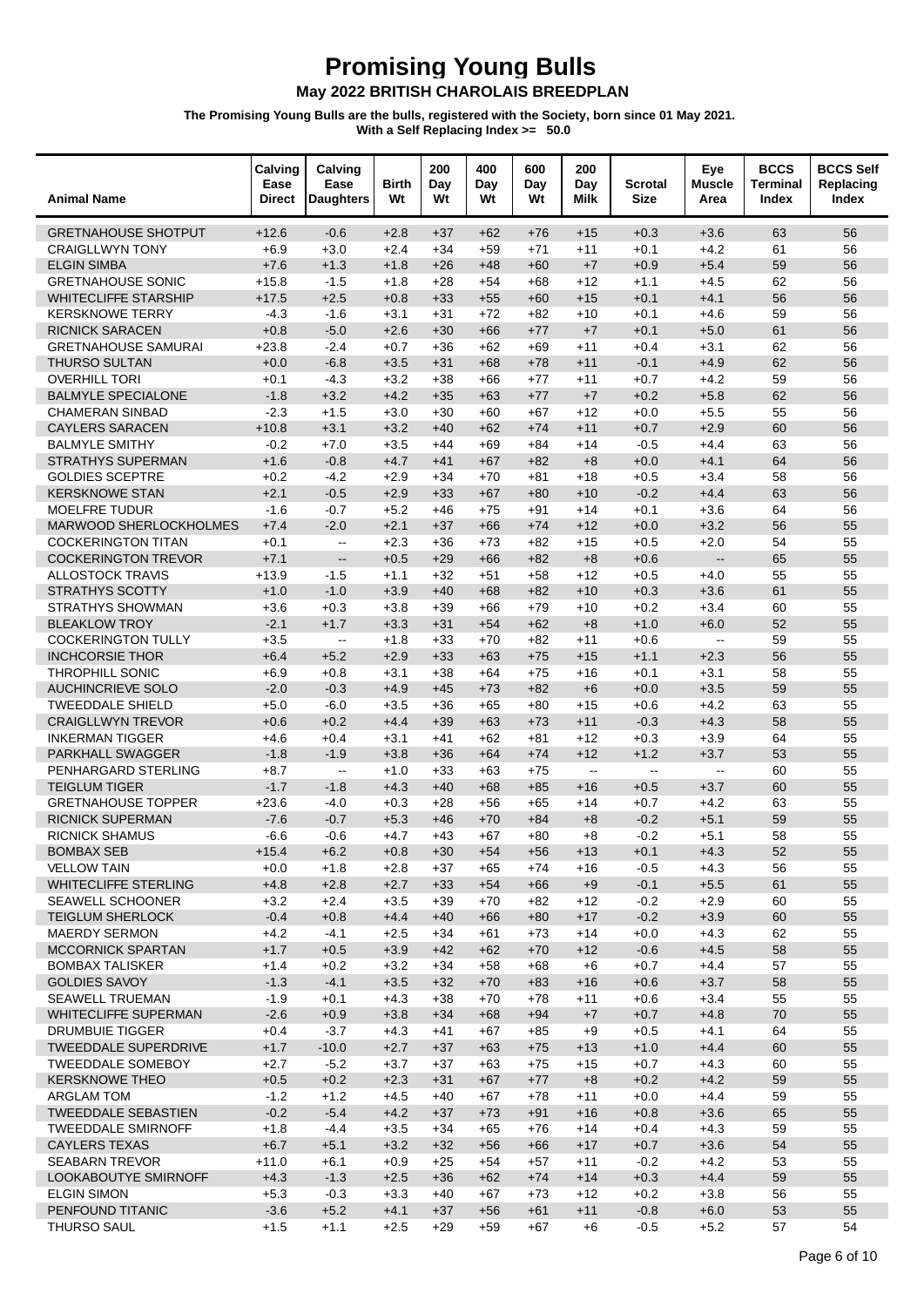| <b>Animal Name</b>                                    | Calving<br>Ease<br>Direct | Calving<br>Ease<br><b>Daughters</b> | <b>Birth</b><br>Wt | 200<br>Day<br>Wt | 400<br>Day<br>Wt | 600<br>Day<br>Wt | 200<br>Day<br>Milk       | <b>Scrotal</b><br><b>Size</b> | Eye<br><b>Muscle</b><br>Area | <b>BCCS</b><br>Terminal<br>Index | <b>BCCS Self</b><br>Replacing<br>Index |
|-------------------------------------------------------|---------------------------|-------------------------------------|--------------------|------------------|------------------|------------------|--------------------------|-------------------------------|------------------------------|----------------------------------|----------------------------------------|
| <b>COCKERINGTON TURNER</b>                            | $+1.4$                    | $\overline{\phantom{a}}$            | $+2.3$             | $+35$            | $+70$            | +81              | $+13$                    | $+0.6$                        | $\overline{\phantom{a}}$     | 55                               | 54                                     |
| <b>FIRHILLS TROY</b>                                  | $+16.5$                   | $-0.5$                              | $+2.4$             | $+29$            | $+56$            | $+65$            | $+11$                    | $+0.2$                        | $+3.6$                       | 61                               | 54                                     |
| <b>WOODPARK TOM</b>                                   | $+11.3$                   | $-3.4$                              | $+2.1$             | $+32$            | $+56$            | $+65$            | $+12$                    | $+0.0$                        | $+4.1$                       | 58                               | 54                                     |
| <b>HARESTONE SUPERSTUD</b>                            | $+0.0$                    | $+2.6$                              | $+2.7$             | $+35$            | $+62$            | $+70$            | $+14$                    | $+0.3$                        | $+4.0$                       | 52                               | 54                                     |
| <b>THURSO THISTLE</b>                                 | $+11.5$                   | $-1.5$                              | $+0.2$             | $+23$            | $+56$            | $+63$            | $+11$                    | $-0.1$                        | $\overline{\phantom{a}}$     | 57                               | 54                                     |
| <b>FORSIE SHELBY</b>                                  | $+2.6$                    | $-2.4$                              | $+3.1$             | $+34$            | $+61$            | $+68$            | $+11$                    | $-0.4$                        | $+4.7$                       | 58                               | 54                                     |
| <b>VELLOW TINTIN</b>                                  | $-7.7$                    | $+3.1$                              | $+3.8$             | $+38$            | $+68$            | $+78$            | $+15$                    | $-0.3$                        | $+4.8$                       | 54                               | 54                                     |
| SOLWAYFIRTH SIMBA                                     | $+9.5$                    | $-2.2$                              | $+2.2$             | $+33$            | $+51$            | +59              | $+12$                    | $-0.9$                        | $+5.6$                       | 60                               | 54                                     |
| SOLWAYFIRTH STINGRAY                                  | $+11.6$                   | $+2.9$                              | $+2.3$             | $+28$            | $+50$            | $+63$            | $+14$                    | $+0.2$                        | $+4.7$                       | 59                               | 54                                     |
| <b>BALTHAYOCK SAUL</b>                                | $+4.8$                    | $+4.4$                              | $+3.2$             | $+37$            | $+62$            | $+74$            | $+14$                    | $+1.0$                        | $+2.5$                       | 53                               | 54<br>54                               |
| <b>GLENERICHT SURPRISE</b><br><b>BALMYLE SCEPTRE</b>  | $+16.6$<br>$+1.3$         | $+3.0$                              | $+2.5$<br>$+3.0$   | $+31$<br>$+32$   | $+58$<br>$+57$   | $+70$            | $+6$                     | $+0.7$<br>$+0.5$              | $+3.1$<br>$+5.1$             | 62<br>56                         | 54                                     |
| <b>VEXOUR SALAH</b>                                   | $-0.2$                    | $-2.0$<br>$+0.1$                    | $+3.9$             | $+37$            | $+64$            | $+67$<br>$+79$   | $+6$<br>$+10$            | $+0.3$                        | $+4.1$                       | 59                               | 54                                     |
| <b>GRETNAHOUSE TERRY</b>                              | $+18.9$                   | $-4.5$                              | $+2.1$             | $+34$            | $+60$            | $+65$            | $+11$                    | $+0.1$                        | $+3.4$                       | 59                               | 54                                     |
| <b>OLRIG SOCRATES</b>                                 | $-1.3$                    | $-4.3$                              | $+2.7$             | $+35$            | $+58$            | $+68$            | $+11$                    | $+0.2$                        | $+5.2$                       | 57                               | 54                                     |
| <b>OVERHILL SCOT</b>                                  | $+2.0$                    | $+0.2$                              | $+3.7$             | $+44$            | $+70$            | $+77$            | $+11$                    | $+0.1$                        | $+2.8$                       | 55                               | 54                                     |
| <b>RICNICK SPARTACUS</b>                              | $-2.4$                    | $+0.7$                              | $+4.6$             | $+44$            | $+67$            | $+83$            | $+6$                     | $+0.0$                        | $+4.2$                       | 61                               | 54                                     |
| MONTGOMERY SAM                                        | $+7.6$                    | $+6.4$                              | $+1.5$             | $+28$            | $+50$            | $+67$            | $+12$                    | $+0.3$                        | $+5.1$                       | 62                               | 54                                     |
| <b>KINCLUNE SERGIO</b>                                | $+2.7$                    | $+1.7$                              | $+4.8$             | $+37$            | $+60$            | $+69$            | $+12$                    | $+1.0$                        | $+3.4$                       | 54                               | 54                                     |
| <b>STRATHYS SMASHER</b>                               | $+1.6$                    | $-4.8$                              | $+4.1$             | $+39$            | $+64$            | $+79$            | $+8$                     | $+0.1$                        | $+4.1$                       | 62                               | 54                                     |
| <b>THRUNTON SULTAN</b>                                | $-10.9$                   | $-4.1$                              | $+5.7$             | $+46$            | $+79$            | $+92$            | $+19$                    | $+0.4$                        | $+3.8$                       | 56                               | 54                                     |
| <b>THRUNTON TRADEMARK</b>                             | $+11.2$                   | $-0.1$                              | $+0.4$             | $+24$            | $+48$            | $+53$            | $+12$                    | $+1.1$                        | $+3.8$                       | 49                               | 54                                     |
| <b>GLENERICHT SAMSON</b>                              | $+8.9$                    | $+5.3$                              | $+2.6$             | $+30$            | $+53$            | $+60$            | $+14$                    | $+0.7$                        | $+3.2$                       | 51                               | 54                                     |
| <b>TREFALDWYN TIGER</b>                               | $+1.6$                    | $+3.8$                              | $+2.2$             | $+32$            | $+53$            | $+70$            | $+13$                    | $+0.3$                        | $+5.1$                       | 60                               | 54                                     |
| <b>CRAIGLLWYN STANLEY</b>                             | $+2.5$                    | $+2.3$                              | $+3.4$             | $+37$            | $+59$            | $+70$            | $+13$                    | $-0.2$                        | $+4.4$                       | 58                               | 54                                     |
| SHEBSTER SOL                                          | $-1.8$                    | $-7.7$                              | $+4.4$             | $+43$            | $+72$            | +87              | $+10$                    | $+0.7$                        | $+3.5$                       | 61                               | 54                                     |
| PARKHALL SHELBY                                       | $+12.3$                   | $\overline{\phantom{a}}$            | $+1.6$             | $+36$            | $+54$            | $+66$            | $\overline{\phantom{a}}$ | $+0.5$                        | $\overline{\phantom{a}}$     | 54                               | 54                                     |
| <b>CHALMERSTON SYRUS</b>                              | $-0.8$                    | $+3.5$                              | $+3.0$             | $+32$            | $+56$            | $+69$            | $+5$                     | $+0.5$                        | $+5.3$                       | 58                               | 54                                     |
| <b>HODGES THOR</b>                                    | $+3.2$                    | $-0.2$                              | $+3.1$             | $+40$            | $+63$            | $+77$            | $+15$                    | $+0.3$                        | $+3.1$                       | 59                               | 54                                     |
| THURSO SOLOMON                                        | $-0.8$                    | $-5.5$                              | $+3.4$             | $+30$            | $+65$            | $+74$            | $+8$                     | $-0.1$                        | $+4.8$                       | 59                               | 54                                     |
| <b>BRAMPTON SMURF</b>                                 | $+8.4$                    | $+0.2$                              | $+2.5$             | $+33$            | $+56$            | $+64$            | $+10$                    | $+0.3$                        | $+3.8$                       | 54                               | 54                                     |
| <b>TWEEDDALE SUREDRIVE</b>                            | $-0.6$                    | $-8.2$                              | $+3.0$             | $+36$            | $+64$            | $+75$            | $+11$                    | $+1.3$                        | $+3.7$                       | 55                               | 54<br>54                               |
| <b>TREFALDWYN STELLA</b><br><b>HOLLYWELL TANDOORI</b> | $+6.3$<br>$+10.6$         | $+3.5$<br>$-2.8$                    | $+2.0$<br>$+2.9$   | $+30$<br>$+40$   | $+51$<br>$+65$   | $+67$<br>$+75$   | $+11$<br>$+11$           | $+0.3$<br>$+0.1$              | $+5.0$<br>$+3.0$             | 60<br>60                         | 54                                     |
| <b>THRUNTON STERLING</b>                              | $+3.9$                    | $+2.2$                              | $+1.5$             | $+24$            | $+49$            | $+59$            | $+7$                     | $+1.1$                        | $+5.0$                       | 53                               | 54                                     |
| <b>GLENERICHT SWEEP</b>                               | $+0.5$                    | $+0.5$                              | $+4.0$             | $+37$            | $+60$            | $+67$            | $+10$                    | $+0.1$                        | $+3.9$                       | 55                               | 54                                     |
| <b>TREFALDWYN STEEL</b>                               | $+1.2$                    | $-1.1$                              | $+2.1$             | $+34$            | $+59$            | $+72$            | $+14$                    | $+0.5$                        | $+4.4$                       | 58                               | 54                                     |
| CASTELLMAWR SUPERMARIO                                | $-1.3$                    | $+1.5$                              | $+3.2$             | $+34$            | $+60$            | $+73$            | $+6$                     | $+0.1$                        | $\mathbf{L}$                 | 58                               | 54                                     |
| <b>TEME TIGER</b>                                     | $+2.0$                    | $+0.7$                              | $+3.2$             | $+30$            | $+58$            | $+70$            | $+10$                    | $+0.4$                        | $+4.3$                       | 57                               | 54                                     |
| THRUNTON STORMTROOPER                                 | $+10.2$                   | $+3.3$                              | $+1.5$             | $+28$            | $+52$            | $+63$            | $+9$                     | $+0.3$                        | $+4.6$                       | 58                               | 54                                     |
| <b>RICNICK THOR</b>                                   | $-4.3$                    | $-0.2$                              | $+3.9$             | $+40$            | $+64$            | $+75$            | $+8$                     | $-0.3$                        | $+5.1$                       | 57                               | 54                                     |
| <b>GARSON SNAKEBITE</b>                               | $+1.9$                    | $-1.4$                              | $+2.8$             | $+28$            | $+62$            | $+72$            | $+7$                     | $-0.1$                        | $+4.7$                       | 58                               | 54                                     |
| <b>CLIFTONPARK TAFFY</b>                              | $+5.5$                    | $+0.3$                              | $+1.6$             | $+26$            | $+53$            | $+66$            | $+9$                     | $+0.6$                        | $+5.1$                       | 56                               | 54                                     |
| <b>BALMYLE SCIMITAR</b>                               | $+4.6$                    | $-1.8$                              | $+3.5$             | $+34$            | $+62$            | $+67$            | $+5$                     | $-0.3$                        | $+5.0$                       | 58                               | 54                                     |
| <b>STRATHISLA SINGLEMALT</b>                          | $+1.4$                    | $-4.8$                              | $+2.4$             | $+32$            | $+54$            | $+60$            | $+11$                    | $+0.3$                        | $+5.0$                       | 54                               | 54                                     |
| <b>CAYLERS SPENCER</b>                                | $+8.5$                    | $+2.8$                              | $+3.0$             | $+29$            | $+49$            | $+64$            | $+12$                    | $+0.8$                        | $+4.5$                       | 59                               | 54                                     |
| <b>MAERDY SUPERSTUD</b>                               | $-0.3$                    | $-9.4$                              | $+3.2$             | $+34$            | $+58$            | $+67$            | $+14$                    | $+0.7$                        | $+4.7$                       | 54                               | 53                                     |
| <b>GLENERICHT SONNY</b>                               | $+12.1$                   | $+2.8$                              | $+2.8$             | $+27$            | $+53$            | $+68$            | $+13$                    | $+0.6$                        | $+3.9$                       | 59                               | 53                                     |
| ROSCOE SHOWMETHEMONEY                                 | $\overline{\phantom{a}}$  | $\overline{\phantom{a}}$            | $+3.3$             | $+35$            | $+64$            | $+70$            | $+11$                    | $+0.4$                        | $+4.2$                       | 54                               | 53                                     |
| MAERDY SECONDGLANCE                                   | $+4.8$                    | $-0.9$                              | $+2.9$             | $+31$            | $+53$            | $+71$            | $+12$                    | $+0.4$                        | $+4.8$                       | 64                               | 53                                     |
| <b>MAERDY SPROG</b>                                   | $+5.8$                    | $-0.7$                              | $+2.5$             | $+30$            | $+51$            | $+68$            | $+12$                    | $+0.3$                        | $+4.8$                       | 63                               | 53                                     |
| <b>CAYLERS TOPPER</b>                                 | $+7.6$                    | $+3.4$                              | $+2.7$             | $+30$            | $+49$            | $+68$            | $+12$                    | $+0.7$                        | $+4.3$                       | 60                               | 53                                     |
| <b>GLENERICHT SAMMY</b><br>RUTHERSTON SCOTCH          | $+0.4$<br>$-8.0$          | $-1.1$<br>$-2.7$                    | $+4.1$<br>$+5.1$   | $+37$<br>$+40$   | $+59$<br>$+74$   | $+69$<br>$+85$   | $+12$<br>$+13$           | $+0.0$<br>$+0.2$              | $+4.2$<br>$+3.8$             | 57<br>56                         | 53<br>53                               |
| <b>DRUMBUIE SNAPE</b>                                 | $+11.7$                   | $+1.2$                              | $-0.9$             | $+23$            | $+50$            | $+61$            | $\overline{\phantom{a}}$ | $+0.1$                        | $+4.4$                       | 57                               | 53                                     |
| DRUMMEER SHERLOCK                                     | $+6.3$                    | $+2.1$                              | $+1.8$             | $+30$            | +51              | +61              | $+11$                    | $+0.1$                        | $+4.8$                       | 56                               | 53                                     |
| <b>ELGIN SQUIRE</b>                                   | $+1.7$                    | $-5.3$                              | $+2.5$             | $+35$            | $+54$            | $+64$            | $+13$                    | $+0.3$                        | $+5.1$                       | 56                               | 53                                     |
| <b>DRUMBUIE SPUD</b>                                  | $+4.5$                    | $-4.0$                              | $+3.0$             | $+37$            | $+60$            | $+78$            | $+15$                    | $+1.1$                        | $+3.2$                       | 61                               | 53                                     |
| STRANAGONE SAVVY                                      | $+11.6$                   | $-1.1$                              | $+2.2$             | $+33$            | $+56$            | $+72$            | $+8$                     | $+0.5$                        | $+4.3$                       | 64                               | 53                                     |
| <b>MAERDY STAMFORD</b>                                | $+10.1$                   | $-0.4$                              | $+1.0$             | $+21$            | +44              | +51              | $+8$                     | $+0.3$                        | $+5.3$                       | 54                               | 53                                     |
| <b>BALTHAYOCK SOLO</b>                                | $+2.4$                    | $-2.2$                              | $+1.6$             | $+28$            | $+62$            | $+68$            | $+11$                    | $+0.1$                        | $+3.9$                       | 55                               | 53                                     |
| <b>GOLDIES STERLING</b>                               | $-1.8$                    | $-8.4$                              | $+2.5$             | $+25$            | +66              | $+82$            | $+13$                    | $+0.1$                        | $+5.1$                       | 63                               | 53                                     |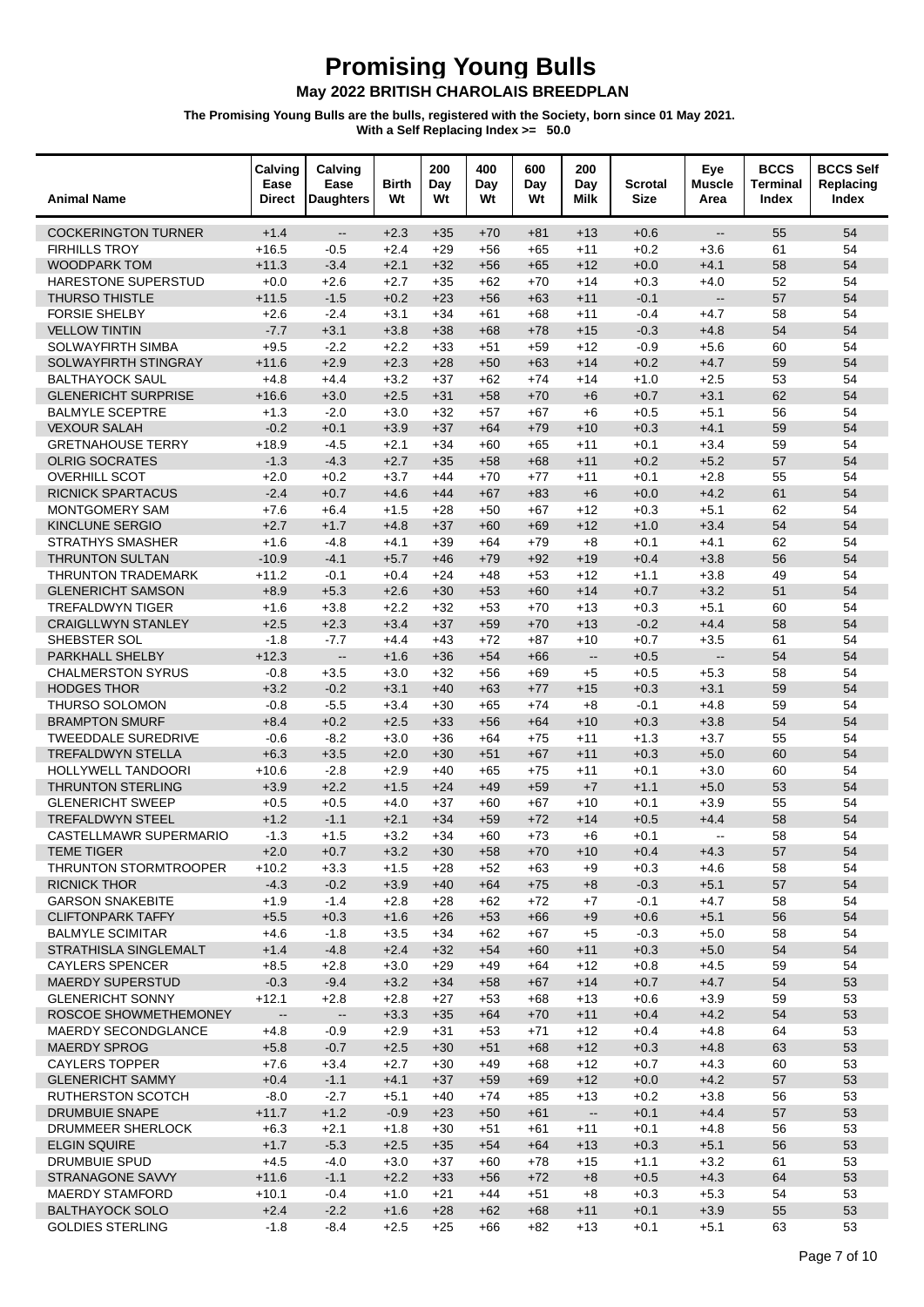| <b>Animal Name</b>                           | Calving<br>Ease<br><b>Direct</b> | Calving<br>Ease<br><b>Daughters</b> | <b>Birth</b><br>Wt | 200<br>Day<br>Wt | 400<br>Day<br>Wt | 600<br>Day<br>Wt | 200<br>Day<br>Milk | <b>Scrotal</b><br><b>Size</b> | Eye<br><b>Muscle</b><br>Area | <b>BCCS</b><br><b>Terminal</b><br>Index | <b>BCCS Self</b><br>Replacing<br>Index |
|----------------------------------------------|----------------------------------|-------------------------------------|--------------------|------------------|------------------|------------------|--------------------|-------------------------------|------------------------------|-----------------------------------------|----------------------------------------|
| <b>WHITECLIFFE SIRUS</b>                     | $+2.1$                           | $+2.3$                              | $+4.0$             | $+36$            | $+53$            | $+64$            | $+10$              | $+0.1$                        | $+5.1$                       | 56                                      | 53                                     |
| <b>STRATHYS SUPERPOWER</b>                   | $+1.7$                           | $-0.6$                              | $+3.2$             | $+35$            | $+63$            | $+79$            | $+8$               | $+0.5$                        | $+4.0$                       | 60                                      | 53                                     |
| <b>THURSO SEBASTIAN</b>                      | $+5.3$                           | $-4.7$                              | $+2.8$             | $+31$            | $+64$            | $+75$            | $+10$              | $+0.0$                        | $+3.9$                       | 59                                      | 53                                     |
| <b>WOODLINE TURBO</b>                        | $+9.5$                           | $+0.0$                              | $+1.6$             | $+33$            | $+59$            | $+69$            | $+11$              | $+0.6$                        | $+3.1$                       | 56                                      | 53                                     |
| <b>BOMBAX THOR</b>                           | $-1.8$                           | $+2.7$                              | $+3.4$             | $+32$            | $+61$            | $+67$            | $+3$               | $+0.6$                        | $+4.2$                       | 51                                      | 53                                     |
| <b>LAKELADY SAM</b>                          | $+6.8$                           | $+1.1$                              | $+2.9$             | $+38$            | $+58$            | $+63$            | $+10$              | $-0.2$                        | $+3.8$                       | 52                                      | 53                                     |
| <b>DRUMBUIE SEB</b>                          | $+20.2$                          | $+3.4$                              | $-1.1$             | $+26$            | $+45$            | $+56$            | $+10$              | $+0.1$                        | $+4.1$                       | 58                                      | 53                                     |
| <b>WHITECLIFFE SERENTO</b>                   | $-8.8$                           | $-3.9$                              | $+5.7$             | $+42$            | $+74$            | $+90$            | $+13$              | $+0.1$                        | $+4.5$                       | 60                                      | 53                                     |
| <b>MOELFRE SONIC</b>                         | $+2.0$                           | $+2.0$                              | $+3.2$             | $+34$            | $+64$            | $+69$            | $+13$              | $+0.0$                        | $+3.4$                       | 54                                      | 53                                     |
| <b>FAIRSNAPE TYSON</b>                       | $+6.1$                           | $-0.9$                              | $+3.6$             | $+35$            | $+63$            | $+70$            | $+12$              | $+0.7$                        | $+2.9$                       | 53                                      | 53                                     |
| <b>FORGLEN SABER</b>                         | $+0.7$                           | $-2.3$                              | $+3.2$             | $+30$            | $+50$            | $+62$            | $+8$               | $+0.5$                        | $+5.7$                       | 56                                      | 53                                     |
| MARWOOD SPECIALIST                           | $+3.2$                           | $-5.1$                              | $+2.6$             | $+37$            | $+66$            | $+73$            | $+13$              | $+0.4$                        | $+2.6$                       | 52                                      | 53                                     |
| <b>FORSIE TYSON</b>                          | $-1.0$                           | $-0.5$                              | $+5.1$             | $+39$            | $+66$            | $+82$            | $+10$              | $-0.3$                        | $+4.8$                       | 64                                      | 53                                     |
| TREFALDWYN THORE<br><b>INNISRUSH SUPREME</b> | $+1.6$<br>$+7.6$                 | $-7.0$<br>$+6.4$                    | $+2.6$<br>$+2.2$   | $+32$<br>$+33$   | $+56$<br>$+52$   | $+71$<br>$+61$   | $+10$              | $+0.6$<br>$+0.1$              | $+5.1$<br>$+4.5$             | 60<br>54                                | 53<br>53                               |
| <b>BALMYLE TRAMP</b>                         | $+13.5$                          | $+8.9$                              | $+1.1$             | $+36$            | $+54$            | $+59$            | $+12$<br>$+12$     | $-1.1$                        | $+4.1$                       | 55                                      | 53                                     |
| <b>GLENERICHT TENNANT</b>                    | $+11.6$                          | $+5.3$                              | $+2.6$             | $+24$            | $+42$            | $+54$            | $+11$              | $+0.3$                        | $+5.2$                       | 56                                      | 53                                     |
| PINEHILL SPRINGSTEEN                         | $+2.0$                           | $+0.1$                              | $+2.5$             | $+27$            | $+57$            | $+65$            | $+13$              | $-0.4$                        | $+5.0$                       | 55                                      | 53                                     |
| <b>CARDEAN TOBERMORY</b>                     | $+5.2$                           | $+0.9$                              | $+3.6$             | $+34$            | $+68$            | $+75$            | $+11$              | $+1.2$                        | $+2.3$                       | 54                                      | 53                                     |
| <b>CASTELLMAWR TURBO</b>                     | $-2.5$                           | $-2.7$                              | $+3.3$             | $+33$            | $+63$            | $+74$            | $+4$               | $-0.3$                        | $+4.9$                       | 59                                      | 53                                     |
| <b>KINCLUNE STEFAN</b>                       | $+7.0$                           | $+2.1$                              | $+3.7$             | $+33$            | $+54$            | $+61$            | $+12$              | $+0.8$                        | $+3.4$                       | 52                                      | 52                                     |
| <b>GLENERICHT TAURUS</b>                     | $+17.8$                          | $+4.3$                              | $+0.4$             | $+29$            | $+51$            | $+57$            | $+14$              | $-0.3$                        | $+3.9$                       | 53                                      | 52                                     |
| <b>INKERMAN TEMPERA</b>                      | $+6.3$                           | $-2.0$                              | $+1.3$             | $+31$            | $+58$            | $+69$            | $+11$              | $-0.2$                        | $+4.1$                       | 56                                      | 52                                     |
| MCCORNICK SCOTSMAN                           | $-6.3$                           | $+1.6$                              | $+4.0$             | $+35$            | $+65$            | $+70$            | $+11$              | $-0.6$                        | $+5.5$                       | 52                                      | 52                                     |
| <b>FIRHILLS TYSON</b>                        | $+15.9$                          | $-2.1$                              | $+3.2$             | $+33$            | $+60$            | $+74$            | $+11$              | $+0.6$                        | $+2.5$                       | 62                                      | 52                                     |
| <b>CARWOOD SPENCER</b>                       | $+4.4$                           | $+0.8$                              | $+3.3$             | $+32$            | $+58$            | $+75$            | $+15$              | $+0.1$                        | $+4.3$                       | 60                                      | 52                                     |
| <b>TEME STOUT</b>                            | $+3.5$                           | $+0.9$                              | $+2.6$             | $+28$            | $+55$            | $+66$            | $+10$              | $+0.4$                        | $+4.3$                       | 55                                      | 52                                     |
| <b>GOLDIES SCORPIO</b>                       | $+2.5$                           | $-1.5$                              | $+2.0$             | $+26$            | $+60$            | $+69$            | $+13$              | $+0.2$                        | $+4.1$                       | 55                                      | 52                                     |
| <b>TREFALDWYN SPECTRE</b>                    | $+4.6$                           | $+0.6$                              | $+2.0$             | $+33$            | $+54$            | $+66$            | $+13$              | $+0.4$                        | $+4.1$                       | 54                                      | 52                                     |
| <b>MAERDY SWEL</b>                           | $-1.0$                           | $-4.3$                              | $+2.8$             | $+33$            | $+59$            | $+71$            | $+15$              | $+0.2$                        | $+4.1$                       | 56                                      | 52                                     |
| <b>GLENERICHT SPRINGER</b>                   | $+1.9$                           | $+0.2$                              | $+3.8$             | $+35$            | $+59$            | $+65$            | $+14$              | $+0.2$                        | $+3.1$                       | 52                                      | 52                                     |
| <b>MAERDY TROY</b>                           | $-1.6$                           | $-6.5$                              | $+3.9$             | $+33$            | $+59$            | $+71$            | $+11$              | $+0.9$                        | $+4.0$                       | 55                                      | 52                                     |
| SPENGAR TALISMAN                             | $+11.0$                          | $+1.8$                              | $+1.4$             | $+31$            | $+55$            | $+60$            | $+12$              | $-0.4$                        | $+4.2$                       | 54                                      | 52                                     |
| <b>STRANAGONE SEAMUS</b>                     | $+4.8$                           | $+5.1$                              | $+2.7$             | $+33$            | $+50$            | $+62$            | $+8$               | $-1.2$                        | $+6.0$                       | 60                                      | 52                                     |
| TREFALDWYN SARGEANT                          | $+0.2$                           | $-2.4$                              | $+3.9$             | $+41$            | $+61$            | $+75$            | $+13$              | $+0.4$                        | $+3.6$                       | 56                                      | 52                                     |
| <b>BOMBAX SAXON</b>                          | $+6.3$                           | $+0.2$                              | $+2.2$             | $+36$            | $+59$            | $+65$            | $+13$              | $-0.3$                        | $+3.8$                       | 52                                      | 52                                     |
| <b>GLENERNAN TINYTOM</b>                     | $+4.4$                           | $+3.5$                              | $+2.9$             | $+33$            | $+57$            | $+64$            | $+9$               | $+0.6$                        | $+3.0$                       | 51                                      | 52                                     |
| <b>COCKERINGTON TANNER</b>                   | $+5.9$                           | $\sim$                              | $-0.1$             | $+23$            | $+62$            | $+70$            | $+12$              | $+0.4$                        | $\overline{\phantom{a}}$     | 54                                      | 52                                     |
| THURSO THOMAS                                | $+10.1$                          | $-6.1$                              | $+1.7$             | $+28$            | $+59$            | $+69$            | $+10$              | $-0.2$                        |                              | 59                                      | 52                                     |
| <b>TREFALDWYN STAR</b>                       | $+8.0$                           | $+0.0$                              | $+2.0$             | $+33$            | $+53$            | $+70$            | +10                | $+0.6$                        | $+4.0$                       | 60                                      | 52                                     |
| <b>GOLDIES STUART</b>                        | $+1.8$                           | $-3.2$                              | $+2.2$             | $+22$            | $+53$            | $+64$            | $+13$              | $+0.0$                        | $+5.4$                       | 56                                      | 52                                     |
| <b>TEME SCRUMPY</b><br>SPORTSMANS SHELBY     | $+3.5$<br>$+0.8$                 | $+0.9$<br>$-5.6$                    | $+2.6$<br>$+2.8$   | $+28$<br>$+33$   | $+55$<br>$+66$   | +66<br>$+78$     | $+10$<br>$+11$     | $+0.4$<br>$-0.3$              | $+4.3$<br>$+4.2$             | 55<br>59                                | 52<br>52                               |
| KINCLUNE TRUEMAN                             | $+5.2$                           | $+2.2$                              | $+3.5$             | $+33$            | $+53$            | $+60$            | $+13$              | $+0.8$                        | $+3.6$                       | 51                                      | 52                                     |
| RICNICK TURBO                                | $-2.0$                           | $-0.1$                              | $+3.7$             | $+36$            | $+64$            | $+72$            | $+11$              | $-0.2$                        | $+4.4$                       | 55                                      | 52                                     |
| <b>GLENERICHT SCOTT</b>                      | $-0.3$                           | $+4.8$                              | $+2.8$             | $+33$            | $+47$            | $+51$            | $+12$              | $-0.5$                        | $+5.2$                       | 49                                      | 52                                     |
| LOUGHRISCOUSE STYLE                          | $+0.0$                           | $+7.6$                              | $+2.7$             | $+26$            | $+45$            | $+50$            | $+7$               | $-1.0$                        | $+6.5$                       | 52                                      | 52                                     |
| <b>CASTELLMAWR SIMBA</b>                     | $-1.8$                           | $+0.2$                              | $+3.0$             | $+31$            | $+60$            | +71              | $+7$               | $-0.7$                        | $+4.9$                       | 58                                      | 52                                     |
| <b>CRANMORE TIMMY</b>                        | $+5.9$                           | $+4.5$                              | $+1.2$             | $+29$            | $+53$            | $+61$            | $+14$              | $+0.5$                        | $+3.3$                       | 50                                      | 52                                     |
| <b>BALTHAYOCK SALVO</b>                      | $-1.4$                           | $-3.9$                              | $+2.3$             | $+24$            | $+59$            | $+71$            | $+11$              | $+0.2$                        | $+4.5$                       | 57                                      | 52                                     |
| <b>WOODPARK SIMPSON</b>                      | $+5.2$                           | $-6.2$                              | $+3.6$             | $+34$            | $+61$            | $+76$            | $+10$              | $+0.2$                        | $+4.2$                       | 63                                      | 52                                     |
| KINCLUNE STANLEY                             | $+1.6$                           | $-0.2$                              | $+3.7$             | $+34$            | $+57$            | $+65$            | $+12$              | $+0.9$                        | $+3.8$                       | 52                                      | 52                                     |
| THRUNTON TROY                                | $+7.8$                           | $-1.6$                              | $+1.8$             | $+31$            | $+54$            | $+61$            | $+12$              | $+0.1$                        | $+3.7$                       | 52                                      | 52                                     |
| <b>FIRHILLS TITUS</b>                        | $+17.6$                          | $-0.1$                              | $+2.5$             | $+34$            | +61              | $+70$            | $+11$              | $+0.5$                        | $+1.7$                       | 58                                      | 52                                     |
| <b>WHITECLIFFE SIENNA</b>                    | $+5.1$                           | $+3.3$                              | $+1.2$             | $+32$            | $+47$            | $+55$            | $+17$              | $-0.2$                        | $+4.8$                       | 52                                      | 52                                     |
| <b>CRANMORE TIM</b>                          | $+6.9$                           | $+4.7$                              | $+0.8$             | $+28$            | $+51$            | $+59$            | +14                | $+0.5$                        | $+3.3$                       | 49                                      | 52                                     |
| ROSCREA TOUCHSTONE                           | $+3.4$                           | $+3.3$                              | $+3.1$             | $+39$            | $+59$            | $+72$            | $+12$              | $-0.6$                        | $+4.2$                       | 58                                      | 52                                     |
| <b>BAILLIESTON STUART</b>                    | $+13.1$                          | $+2.3$                              | $+1.1$             | $+25$            | $+45$            | $+53$            | $+12$              | $+0.7$                        | $+3.6$                       | 48                                      | 52                                     |
| <b>GLENERNAN TINYTIM</b>                     | $+5.4$                           | $+3.7$                              | $+2.5$             | $+32$            | $+55$            | $+61$            | $+9$               | $+0.6$                        | $+3.0$                       | 50                                      | 51                                     |
| <b>CAYLERS TURBO</b>                         | $+3.7$                           | $+0.4$                              | $+3.8$             | $+36$            | $+55$            | $+71$            | $+13$              | $+0.8$                        | $+3.3$                       | 56                                      | 51                                     |
| <b>MORNITY SIRLOIN</b>                       | $+14.1$                          | $+7.7$                              | $+1.6$             | $+31$            | $+50$            | $+48$            | $+13$              | $-0.8$                        | $+3.8$                       | 46                                      | 51                                     |
| HENDY TURBOCHARGER                           | $-0.1$                           | $+0.5$                              | $+2.7$             | $+27$            | $+55$            | $+64$            | $+11$              | $-0.1$                        | $+5.0$                       | 53                                      | 51                                     |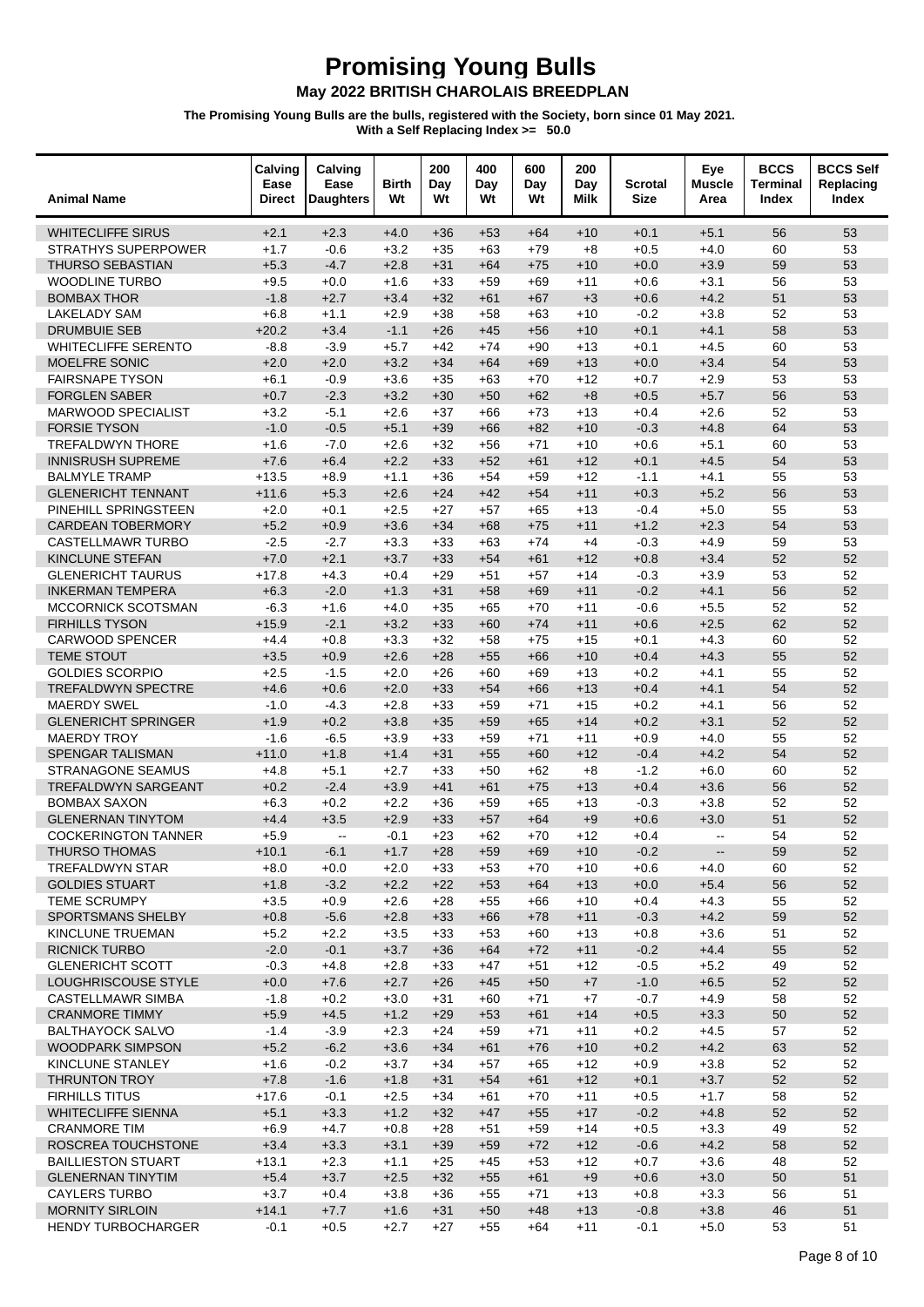| <b>Animal Name</b>                                  | Calving<br>Ease<br><b>Direct</b> | Calving<br>Ease<br><b>Daughters</b>           | <b>Birth</b><br>Wt | 200<br>Day<br>Wt | 400<br>Day<br>Wt | 600<br>Day<br>Wt | 200<br>Day<br>Milk | <b>Scrotal</b><br><b>Size</b> | Eye<br><b>Muscle</b><br>Area | <b>BCCS</b><br>Terminal<br>Index | <b>BCCS Self</b><br>Replacing<br>Index |
|-----------------------------------------------------|----------------------------------|-----------------------------------------------|--------------------|------------------|------------------|------------------|--------------------|-------------------------------|------------------------------|----------------------------------|----------------------------------------|
| <b>MCCORNICK SOLSTICE</b>                           | $-1.9$                           | $-4.6$                                        | $+5.3$             | $+48$            | $+64$            | $+76$            | $+15$              | $-0.2$                        | $+3.3$                       | 55                               | 51                                     |
| <b>INVERLOCHY SUPERSTAR</b>                         | $-1.8$                           | $+3.1$                                        | $+3.6$             | $+35$            | $+63$            | $+71$            | $+8$               | $+0.8$                        | $+3.4$                       | 50                               | 51                                     |
| <b>SHAMLEYS SPARK</b>                               | $+4.2$                           | $-1.1$                                        | $+3.6$             | $+34$            | $+60$            | $+75$            | $+12$              | $+1.3$                        | $+2.8$                       | 54                               | 51                                     |
| <b>TWEEDDALE SNOWMAN</b>                            | $-1.1$                           | $-3.2$                                        | $+4.3$             | $+36$            | $+66$            | $+80$            | $+15$              | $+0.2$                        | $+3.9$                       | 60                               | 51                                     |
| <b>FORSIE TROY</b>                                  | $+8.5$                           | $-3.3$                                        | $+1.6$             | $+29$            | $+54$            | $+70$            | $+11$              | $-0.4$                        | $+5.0$                       | 63                               | 51                                     |
| <b>ESGOB TWM</b>                                    | $+5.2$                           | $-3.5$                                        | $+2.2$             | $+32$            | $+51$            | $+62$            | $+11$              | $+0.0$                        | $+4.7$                       | 56                               | 51                                     |
| <b>CHALMERSTON SAINT</b><br><b>SEAWELL TONI</b>     | $-10.8$<br>$+2.3$                | $+3.2$<br>$-0.8$                              | $+4.1$<br>$+2.1$   | $+33$<br>$+38$   | $+61$<br>$+63$   | $+70$<br>$+68$   | $+2$<br>$+11$      | $+0.9$<br>$-0.8$              | $+5.4$<br>$+3.8$             | 48<br>54                         | 51<br>51                               |
| <b>WHITECLIFFE STORMSY</b>                          | $-0.7$                           | $-0.9$                                        | $+2.0$             | $+29$            | $+56$            | $+61$            | $+10$              | $+0.0$                        | $+4.8$                       | 51                               | 51                                     |
| MOUNTJOY SYMPHONY                                   | $+12.1$                          | $+4.3$                                        | $+1.0$             | $+24$            | $+48$            | $+55$            | $+6$               | $-0.2$                        | $\sim$ $\sim$                | 54                               | 51                                     |
| <b>CAYLERS TRAVIS</b>                               | $+8.8$                           | $+0.0$                                        | $+2.1$             | $+25$            | $+43$            | $+59$            | $+10$              | $+1.4$                        | $+4.7$                       | 57                               | 51                                     |
| <b>BALTHAYOCK SPORTSMAN</b>                         | $-2.8$                           | $+0.1$                                        | $+4.1$             | $+39$            | $+65$            | $+75$            | $+14$              | $-0.6$                        | $+4.9$                       | 57                               | 51                                     |
| THURSO THEO                                         | $+1.6$                           | $+2.7$                                        | $+4.3$             | $+36$            | $+59$            | $+74$            | $+12$              | $-0.8$                        | $+4.2$                       | 59                               | 51                                     |
| <b>TREFALDWYN SOMBOY</b>                            | $-9.9$                           | $+0.8$                                        | $+4.7$             | $+40$            | $+69$            | $+88$            | $+15$              | $+1.1$                        | $+3.5$                       | 54                               | 51                                     |
| <b>ARGLAM TODD</b>                                  | $+2.7$                           | $+2.4$                                        | $+3.0$             | $+34$            | $+56$            | $+67$            | $+12$              | $+0.0$                        | $+4.2$                       | 55                               | 51                                     |
| <b>COVE SPRINTER</b>                                | $+4.7$                           | $-2.0$                                        | $+3.0$             | $+32$            | $+59$            | $+72$            | $+7$               | $+0.5$                        | $+3.9$                       | 58                               | 51                                     |
| <b>DRUMBUIE TIGER</b>                               | $-4.0$                           | $-3.7$                                        | $+4.3$             | $+40$            | $+69$            | $+86$            | $+14$              | $+1.1$                        | $+2.8$                       | 57                               | 51                                     |
| <b>TOPHILL SUPERHERO</b>                            | $+7.4$                           | $+6.3$                                        | $+2.2$             | $+31$            | $+53$            | $+61$            | $+10$              | $-0.2$                        | $+4.4$                       | 54                               | 51                                     |
| <b>BRAMPTON TOPBOY</b><br>DAWSON SHELBY             | $+6.1$<br>$-4.0$                 | $-0.2$<br>$+2.1$                              | $+2.7$<br>$+3.3$   | $+32$<br>$+31$   | $+57$<br>$+57$   | $+65$<br>$+70$   | $+13$<br>$+10$     | $+0.6$<br>$-0.1$              | $+3.3$<br>$+5.3$             | 52<br>55                         | 51<br>51                               |
| RAVENSWORTH SNOWDON                                 | $+2.0$                           | $+4.0$                                        | $+2.9$             | $+35$            | $+54$            | $+61$            | $+13$              | $-0.9$                        | $+5.1$                       | 53                               | 51                                     |
| SWALESMOOR TREVOR                                   | $+2.9$                           | $-3.3$                                        | $+4.0$             | $+37$            | $+58$            | $+70$            | $+10$              | $+0.1$                        | $+4.0$                       | 58                               | 51                                     |
| <b>STRANAGONE SID</b>                               | $+3.5$                           | $+4.9$                                        | $+3.1$             | $+35$            | $+51$            | $+64$            | $+8$               | $-1.2$                        | $+6.0$                       | 61                               | 51                                     |
| <b>HAUGHHEAD TONY</b>                               | $+6.1$                           | $+3.3$                                        | $+2.1$             | $+31$            | $+59$            | $+64$            | $+8$               | $+0.0$                        | ц.                           | 51                               | 51                                     |
| <b>KINCLUNE TOMMY</b>                               | $+8.5$                           | $+2.6$                                        | $+1.8$             | $+27$            | $+47$            | $+51$            | $+11$              | $+0.9$                        | $+3.6$                       | 47                               | 51                                     |
| <b>ARGLAM TED</b>                                   | $+3.9$                           | $+4.2$                                        | $+1.5$             | $+30$            | $+52$            | $+59$            | $+13$              | $-0.2$                        | $+4.0$                       | 50                               | 51                                     |
| <b>ARGLAM TREVOR</b>                                | $+2.4$                           | $+4.0$                                        | $+2.1$             | $+32$            | $+55$            | $+63$            | $+13$              | $-0.2$                        | $+4.0$                       | 51                               | 51                                     |
| <b>COVE THUMPER</b>                                 | $+15.5$                          | $+4.2$                                        | $-0.9$             | $+18$            | $+44$            | $+40$            | $+15$              | $-0.5$                        | $+4.7$                       | 46                               | 51                                     |
| <b>FORGLEN SAMURAI</b>                              | $+0.4$                           | $-1.2$                                        | $+3.5$             | $+33$            | $+59$            | $+68$            | $+11$              | $-0.2$                        | $+4.3$                       | 53                               | 51                                     |
| <b>HARESTONE SAM</b>                                | $+2.0$                           | $+4.1$                                        | $+2.0$             | $+28$            | $+47$            | $+58$            | $+7$               | $+0.2$                        | $+5.0$                       | 53                               | 51                                     |
| <b>MOELFRE SPORT</b>                                | $+4.6$                           | $+0.9$                                        | $+3.2$             | $+35$            | $+60$            | $+69$            | $+10$              | $-0.3$                        | $+3.8$                       | 55                               | 51                                     |
| <b>GLENERICHT SOOTY</b><br><b>THRUNTON SINBAD</b>   | $-1.0$<br>$-7.8$                 | $+0.3$<br>$-6.2$                              | $+4.2$<br>$+5.5$   | $+34$<br>$+43$   | $+58$<br>$+71$   | $+65$<br>$+87$   | $+10$<br>$+12$     | $+0.1$<br>$+1.0$              | $+3.9$<br>$+3.4$             | 52<br>54                         | 51<br>51                               |
| <b>MOELFRE SAMOA</b>                                | $+7.6$                           | $-2.5$                                        | $+4.0$             | $+37$            | $+64$            | $+74$            | $+8$               | $+0.2$                        | $+2.8$                       | 59                               | 51                                     |
| <b>GRETNAHOUSE SUPERSONIC</b>                       | $+4.5$                           | $-3.9$                                        | $+3.0$             | $+29$            | $+56$            | $+65$            | $+12$              | $+0.3$                        | $+4.4$                       | 55                               | 51                                     |
| <b>COCKERINGTON TROY</b>                            | $+3.1$                           | $\mathord{\hspace{1pt}\text{--}\hspace{1pt}}$ | $+1.4$             | $+32$            | $+66$            | $+80$            | $+13$              | $+0.5$                        | Ξ.                           | 55                               | 51                                     |
| <b>NEWLOGIE TALISMAN</b>                            | $+2.6$                           | $-0.2$                                        | $+3.0$             | $+28$            | $+51$            | $+56$            | $+8$               | $-0.3$                        | $+4.7$                       | 52                               | 51                                     |
| NORTHHOUSE SERGE                                    | $-4.8$                           | $-4.3$                                        | $+4.8$             | $+38$            | $+70$            | $+85$            | $+13$              | $+0.1$                        | $+3.7$                       | 58                               | 51                                     |
| <b>CARDEAN TIKTOK</b>                               | $+1.5$                           | $-2.6$                                        | $+3.9$             | $+39$            | $+68$            | $+78$            | $+18$              | $+0.3$                        | $+2.6$                       | 55                               | 50                                     |
| KINCLUNE THEO                                       | $-3.8$                           | $-2.9$                                        | $+3.4$             | $+34$            | $+57$            | +63              | +12                | $+0.9$                        | $+3.7$                       | 45                               | 50                                     |
| <b>SOLO SOLAR</b>                                   | $+11.9$                          | $-1.6$                                        | $+1.2$             | $+27$            | $+53$            | $+56$            | $+10$              | $+0.3$                        | $+3.3$                       | 50                               | 50                                     |
| SOLWAYFIRTH SPARTACUS                               | $+11.6$                          | $+1.9$                                        | $+2.0$             | $+31$            | $+49$            | +56              | $+11$              | $-0.6$                        | $+4.2$                       | 55                               | 50                                     |
| <b>LOCHEND SORBET</b><br><b>BALTHAYOCK SCOTFREE</b> | $+6.2$<br>$-1.0$                 | $-0.5$<br>$+0.8$                              | $+1.9$<br>$+1.8$   | $+29$<br>$+23$   | $+54$<br>$+59$   | $+60$<br>$+65$   | $+10$<br>$+9$      | $-0.1$<br>$+0.1$              | $+4.2$<br>$+4.2$             | 53<br>50                         | 50<br>50                               |
| <b>THRUNTON TORONTO</b>                             | $+8.5$                           | $-5.5$                                        | $+1.9$             | $+33$            | $+55$            | $+60$            | $+13$              | $-0.3$                        | $+3.4$                       | 52                               | 50                                     |
| KINCLUNE TREMENDOUS                                 | $-1.5$                           | $-0.5$                                        | $+3.2$             | $+33$            | $+57$            | $+62$            | $+14$              | $+0.9$                        | $+3.5$                       | 45                               | 50                                     |
| <b>KERSKNOWE TOPDOG</b>                             | $+2.3$                           | $+1.9$                                        | $+3.9$             | $+36$            | $+64$            | $+72$            | $+10$              | $-0.4$                        | $+3.4$                       | 53                               | 50                                     |
| <b>GLENERNAN TONTO</b>                              | $+8.4$                           | $+3.1$                                        | $+1.6$             | $+30$            | $+55$            | $+59$            | +11                | $+0.1$                        | $+3.1$                       | 48                               | 50                                     |
| <b>BLEAKLOW SHERMAN</b>                             | $-1.5$                           | $-1.8$                                        | $+3.9$             | $+35$            | $+54$            | $+60$            | $+7$               | $+1.3$                        | $+4.4$                       | 46                               | 50                                     |
| KINCLUNE TOPSIRE                                    | $-2.0$                           | $+0.5$                                        | $+4.0$             | $+36$            | $+58$            | $+65$            | $+13$              | $+0.9$                        | $+3.4$                       | 47                               | 50                                     |
| <b>GLENRAMBLE SPARTACUS</b>                         | $+5.6$                           | $-7.8$                                        | $+2.3$             | $+36$            | $+58$            | $+66$            | $+9$               | $+0.4$                        | $+3.4$                       | 54                               | 50                                     |
| <b>MCCORNICK SCOUT</b>                              | $+3.5$                           | $-3.0$                                        | $+2.7$             | $+41$            | $+56$            | $+64$            | $+12$              | $+0.1$                        | $+3.1$                       | 51                               | 50                                     |
| <b>SOLO STARLIGHT</b>                               | $+1.6$                           | $-3.6$                                        | $+3.3$             | $+34$            | $+62$            | $+69$            | $+12$              | $-0.1$                        | $+3.5$                       | 53                               | 50                                     |
| WOODPARK SAMURAI<br><b>KERSKNOWE SCAR</b>           | $+15.6$<br>$+6.0$                | $-6.6$<br>$-1.5$                              | $+3.1$<br>$+3.3$   | $+33$<br>$+32$   | $+57$<br>$+61$   | $+62$<br>$+73$   | $+11$<br>$+8$      | $+0.0$<br>$+0.3$              | $+3.1$<br>$+3.1$             | 56<br>58                         | 50<br>50                               |
| <b>MCCORNICK SALTIRE</b>                            | $+0.6$                           | $-1.2$                                        | $+4.2$             | $+40$            | $+58$            | +66              | $+7$               | $-0.1$                        | $+4.0$                       | 52                               | 50                                     |
| <b>GOLDIES TONY</b>                                 | $+3.2$                           | $+0.3$                                        | $+2.8$             | $+32$            | $+54$            | $+62$            | $+15$              | $+0.0$                        | $+4.1$                       | 53                               | 50                                     |
| <b>FYMORE SPLENDID</b>                              | $+8.8$                           | $-0.4$                                        | $+1.9$             | $+32$            | $+56$            | $+63$            | $+8$               | $-0.2$                        | $+3.4$                       | 54                               | 50                                     |
| WOODPARK SUPERKING                                  | $+8.0$                           | $-7.4$                                        | $+3.6$             | $+33$            | $+60$            | $+72$            | $+10$              | $-0.5$                        | $+3.9$                       | 61                               | 50                                     |
| <b>WOODPARK STAN</b>                                | $+8.9$                           | $-5.0$                                        | $+3.1$             | $+31$            | $+56$            | $+65$            | $+9$               | $+0.3$                        | $+3.7$                       | 55                               | 50                                     |
| PARKHALL SIMBA                                      | $+8.2$                           | $+2.5$                                        | $+3.4$             | $+34$            | $+53$            | $+62$            | $+10$              | $+0.9$                        | $+3.2$                       | 51                               | 50                                     |
| <b>WOODPARK SEALORD</b>                             | $+6.0$                           | $-5.1$                                        | $+3.6$             | $+37$            | $+55$            | $+73$            | $+14$              | $+0.2$                        | $+4.5$                       | 62                               | 50                                     |